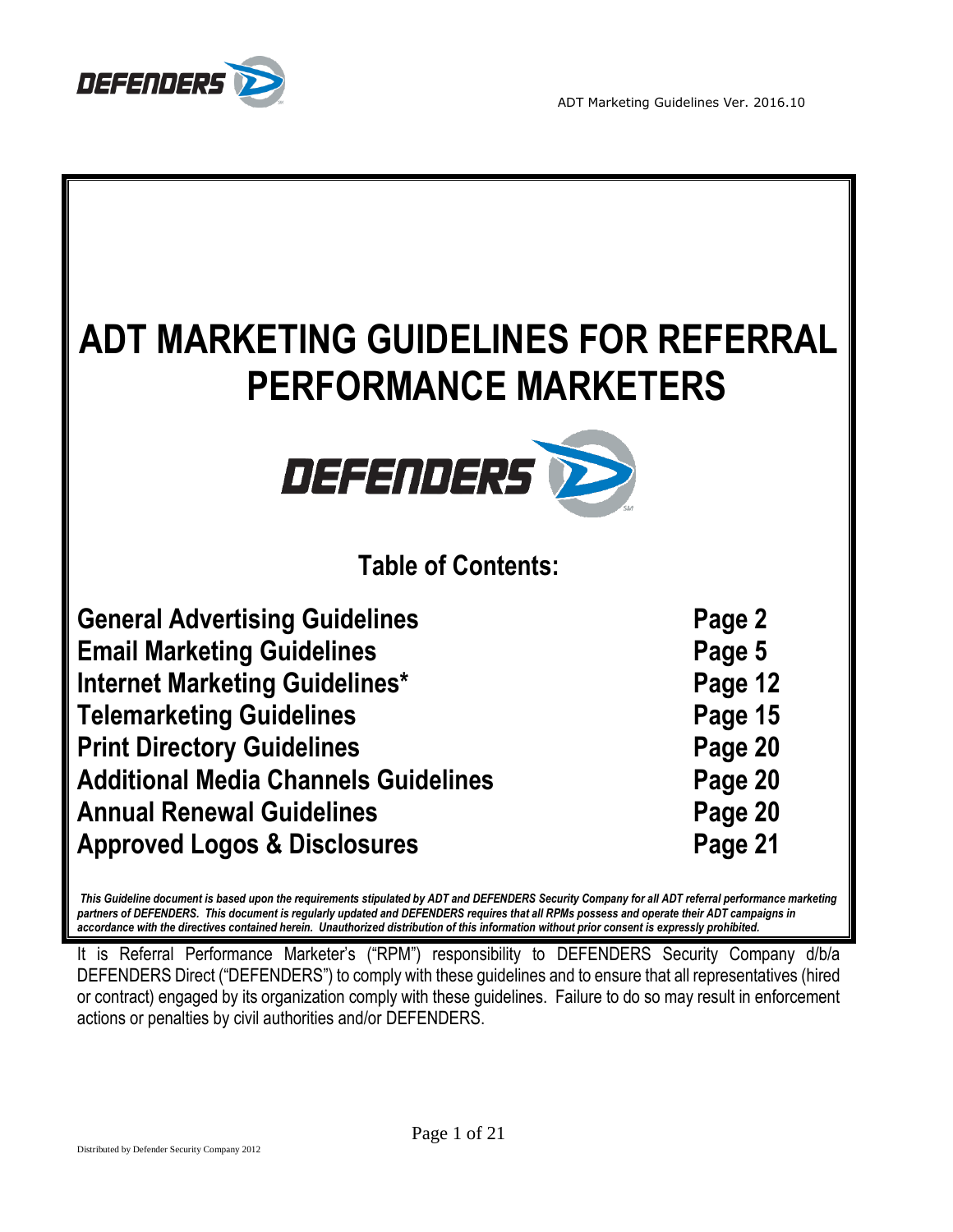

## **GENERAL ADVERTISING GUIDELINES**

#### I. **"Sale" and "Free" Offers**

The FTC has specific guidelines for use of the words "Free," "Dollars Off," "Cents Off," "No Charge" or words of similar effect. Additionally, state and local regulatory bodies have similar guidelines (which RPMs should have their legal counsel review for compliance), which they actively enforce. A claim of **"**Free," "Savings," "Sale" or "Limited Time Offer" may be used only if:

- **a.** There is written approval from DEFENDERS and if the amount of savings claimed on the cost of the product or service are not recouped from the customer through some other means. (For example, it would be improper to advertise "Free Key Fob — a \$50 Value" while at the same time inflating the installation charge by \$50. Here, the claimed "savings" are being recouped through the inflated installation charge.) In other words, all "Sales," "Special Offers," "Limited Time Offers," etc. *must be real.* If the ad reasonably gives the impression that there is a price reduction, it is a "Sale." RPMs cannot advertise DEFENDERS' "Usual" or "Customary" price as a "Sale" price. A "Sale" occurs only when there is *a significant reduction from the usual and customary price — and — the "Sale" is for a limited period of time.* Usual and customary price is the actual price for which the product or service was offered and sold to the public on a regular basis for a substantial period of time before the "Sale." Do not advertise DEFENDERS goods and services are \$799 unless DEFENDERS has actually sold a significant number of systems for \$799 in the recent past. "Limited Time Offers" must have an expiration date within 30 days.
- **b.** All conditions on the offer must be clearly stated. For example, if a customer must sign a 36-month monitoring agreement or pay a \$25 connection fee to receive the discounted installation of an electronic security system or the free key fob, those conditions (and all other material conditions) must be *clearly and conspicuously* stated in the advertising. *Clearly and conspicuously* is specifically defined by some states. (For example, Florida requires that all conditions to the customer's receipt of a "Free" offer must be stated in the ad in close proximity to the word "Free," and in a type size no less than **one-half the type size** of the word "Free.")
- **c.** In addition to all other requirements under these guidelines, if RPM uses the word "Free" or any words that are like it ("No Cost," "\$0," "Complimentary," "No Charge," etc.) in a DEFENDERS advertisement:
	- It is responsible for complying with local and state advertising regulations and responsible to find out these rules.
	- It can only refer to "Free Equipment," "Free Activation" and or "Free Home Security System Monitored by ADT."
	- If it uses "Free Equipment" or "Free Activation" or words like it, it **must** also state *"With \$99.00 Customer Installation Charge and purchase of alarm monitoring services. See Important Terms and Conditions to this offer below [on reverse side].*" **This phrase must be clear, conspicuous, in close proximity to the word "Free" and in a type size that is one-half the size of the word "Free" in the offer**.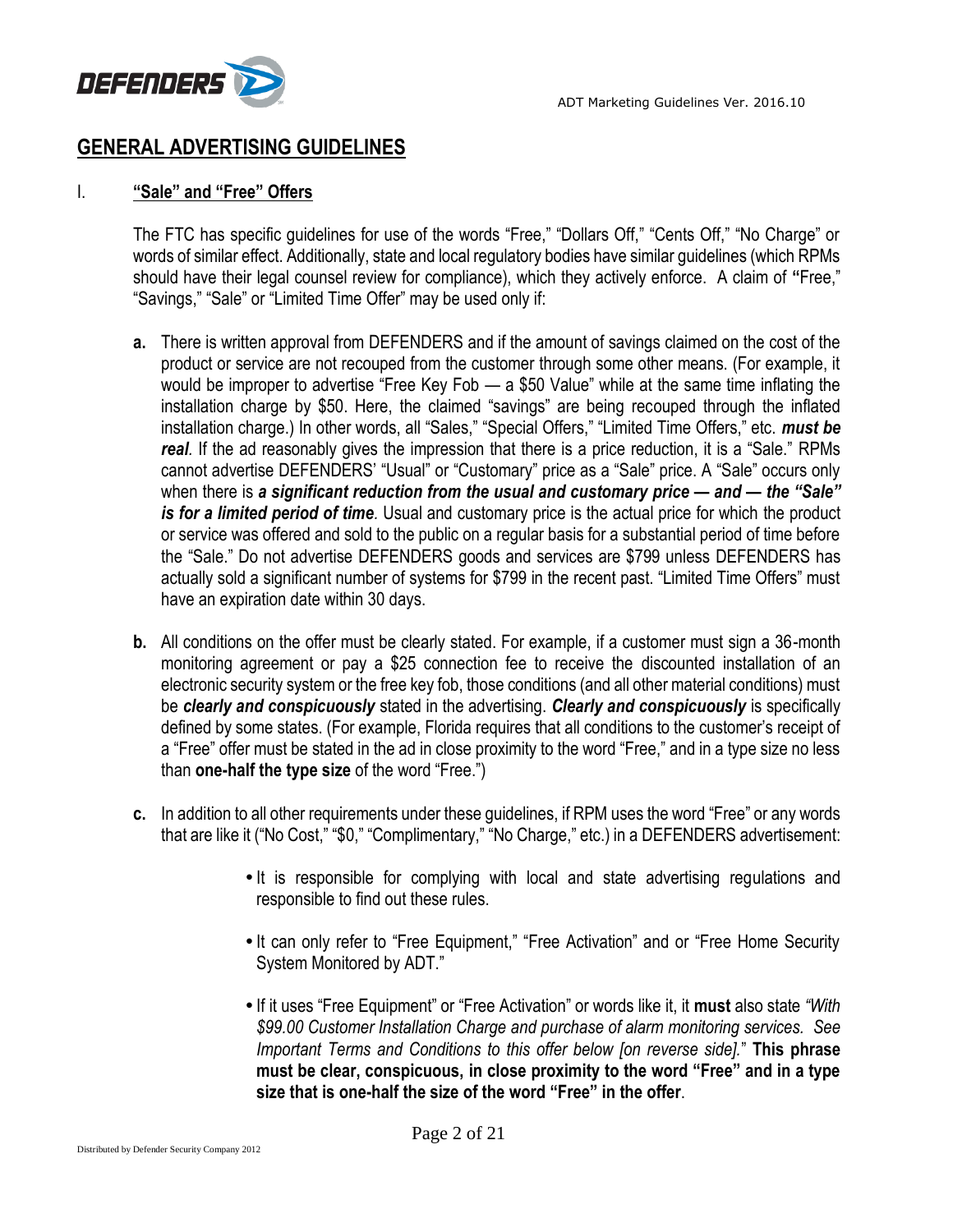

• any mention of a "Free," "\$0," "No Cost," or "No Charge" offer must also be accompanied by the revised legal disclaimer noted below, placed in the body of the advertisement in close proximity to the word "Free," "\$0," "No Cost," or "No Charge" and not as an asterisked footnote.

### **Approved Disclaimer**

For residential three-year term of agreement, \$36.99/month monitoring rate with maintenance: **\$99.00 Customer Installation Charge. 36-Month Monitoring Agreement required at \$36.99 per month (\$ 1,331.64). Form of payment must be by credit card or electronic charge to your checking or savings account. Offer applies to homeowners only. Local permit fees may be required. Satisfactory credit history required. Certain restrictions may apply. Offer valid for new ADT Authorized Dealer customers only and not on purchases from ADT LLC. Other rate plans available. Cannot be combined with any other offer.**

#### II. **Additional Guidelines**

- The Protect Your Home logo must be AS TALL AS OR TALLER THAN the ADT Authorized Dealer logo from top to bottom of the logo's circle, or cover at least as many square inches as the dealer logo.
- Only ONE Protect Your Home (DEFENDERS) logo per piece or website page.
- RPM may only use the ADT stop sign logo in conjunction with Protect Your Home's logo. It may not use the stop sign logo apart from the Protect Your Homer logo. When using the stop sign logo, the "same size" rules apply as they apply to the Protect Your Home logo (see previous bullet).
- Clearly identify and communicate marketing is being done on behalf of Protect Your Home and not ADT.
- All "Sales," "Special Offers," "Limited Time Offers," etc. must be real and have a specific expiration date (not exceeding 30 days).
- In some markets, "Free" or "\$0 Down" offers cannot be advertised. **RPM is responsible to know and comply with legal advertising guidelines.**
- The **full legal disclaimers** as written above must appear on all marketing pieces and websites that include an offer of any kind. The disclaimer must be used exactly as it is written.
- RPM must advertise the monitoring rate of \$36.99.
- Value of the "Free" system cannot exceed \$850.00.
- RPM must cite the source and date upon which it bases any statistics that it cites.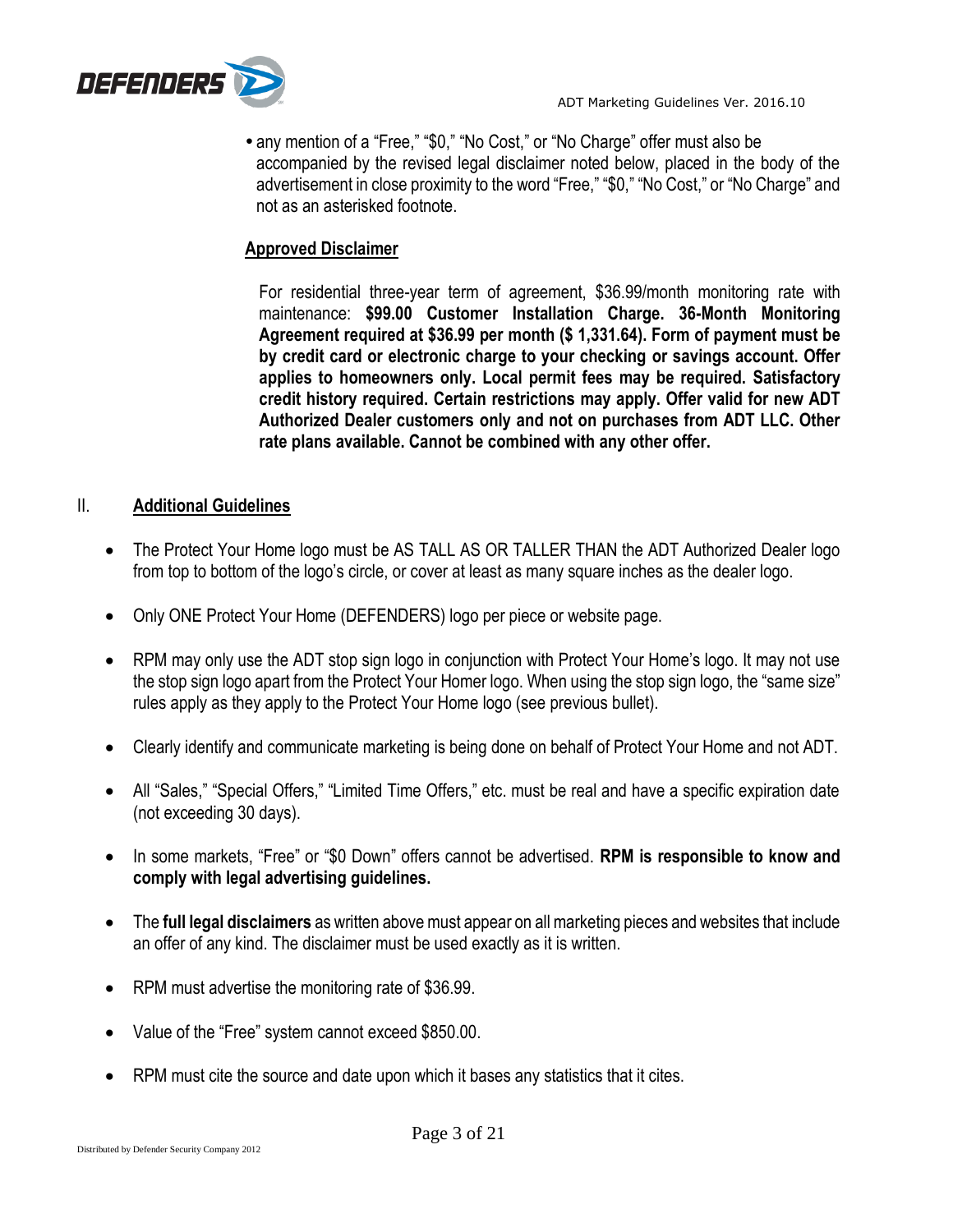

- RPM may not advertise any discounts on "monitoring service" nor give away monitoring at any time.
- RPM may not use the corporate ADT logo, "ADT®" or modify the ADT Dealer logo which should always be PMS color 286 or black or white type.
- ADT may not be used as an abbreviation in any website domain name, e-mail address or spelled out in DEFENDERS' phone number.
- The word "FREE" may not be used in any DEFENDERS website domain name, e-mail address or phone number.
- Do not refer to ADT as A.D.T.
- Do not use scare tactics including images (i.e. burglars, crowbars, etc.)
- For liability reasons, always say "help" protect, "help" secure, etc.
- RPM may offer "giveaways" as an incentive upon the prior written consent of DEFENDERS. However, RPM must make sure that it clearly states the giveaway is coming from the RPM so there is no confusion on the customers' part as to who will fulfill their incentive. **You must always have the giveaway item approved by the Marketing Department before advertising.**
- RPM may not give away a \$99 rebate to offset the \$99 installation fee.
- RPM may not represent goods sold by Protect Your Home as an ADT Security System. It may refer to such goods and services as:
	- ADT Monitored Home Security System
	- ADT Monitored Security System
	- **Home Security System**
	- **Security System**
- The \$99 fee can ONLY be advertised as a \$99 installation fee not as an activation fee, connection fee or any other type of fee.
- Any advertisement must note that there is a \$99 installation fee and refer to such fee in the disclaimer.
- DEFENDERS' dealer license number(s) must appear on all marketing materials and websites, and certain states require listing the name and address of the state consumer/alarm service board having jurisdiction over alarm companies
- If Theft Protection Guarantee is listed as one of the "perks" of having ADT, it must also state "Certain Restrictions Apply".
- Absolutely do not sell any ADT or DEFENDERS items on eBay or Craig's List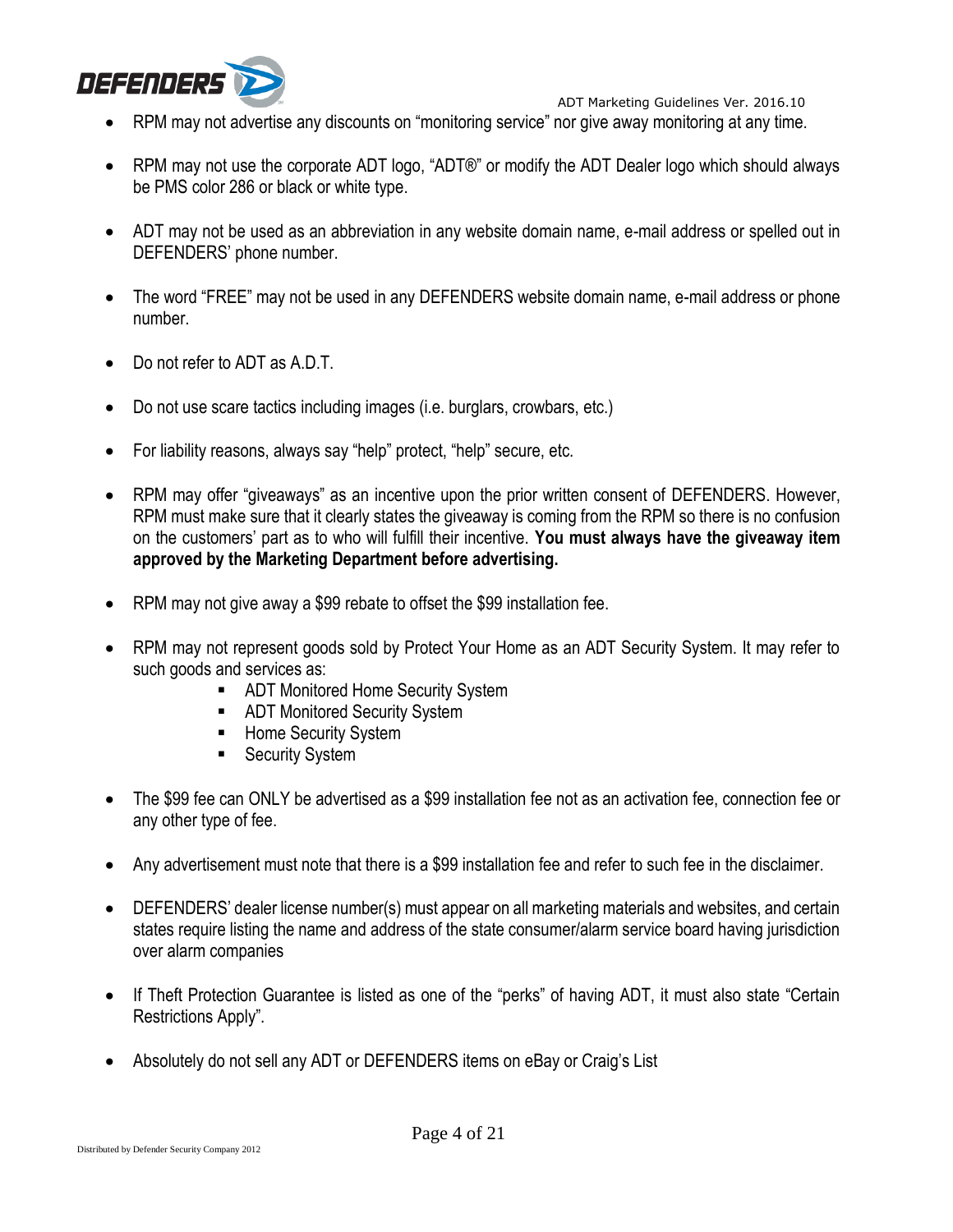

- Do not co-brand on any DEFENDERS advertisement. If ADT or the ADT Dealer logo is used in the ad, no security equipment brand may be mentioned.
- The phrases "Free Security Review" or "Free Estimate" may appear without having to include the legal disclaimer.
- RPM may not use any ADT pictures in advertisements without prior approval from the DEFENDERS Marketing Department.
- A customer cannot "Win" a free security system through a contest, sweepstakes or local drawing.
- III. Requirement to submit all forms to generate leads for Protect Your Home

All RPMs must submit all forms used to generate leads and/or generate interest in, offer, or sell Protect Your Home (ADT) products and/or services to DEFENDERS for ADT review and approval in writing *before any such leadgeneration or Opt-In form may be used for any purpose*. Lead-generation forms include, but are not limited to, any form used to generate leads through the Internet, trade shows, direct mail or door knocking campaigns. Concerning door knocking campaigns specifically: the RPM must provide a copy of the form used to collect consumer's contact information and consent to be contacted by telephone in advance of soliciting consumers.

# **EMAIL MARKETING GUIDELINES**

I. Email marketing is regulated by the federal, state, provincial, and local governments in North America as follows:

## **UNITED STATES**

The U.S. Federal Trade Commission has enforcement authority under the Control the Assault of Non-Solicited Pornography and Marketing Act of 2003 (the "CAN SPAM Act"). The U.S. Department of Justice has the authority to enforce the law's criminal sanctions. Other federal and state agencies can enforce the CAN SPAM Act against organizations under the jurisdiction and Internet Service Providers may also sue violators. The CAN SPAM Act went into effect on January 1, 2004 and applied only to email messages that have a primary purpose that is "commercial;" in other words, a message that is primarily intended to sell or promote a product or service. Email messages that are purely "transactional or relationship" messages are exempt.

## **II. Requirements for Email Marketing**

If RPMs are given permission to send marketing emails ("Commercial Email") under DEFENDERS' RPM Program, they must do so in compliance with these "Guidelines". Further, it is solely the RPMs responsibility to comply with all email marketing laws and regulations at the federal, state, provincial, and local level. Also, it is solely the RPM's responsibility to ensure that all representatives engaged in email marketing for their organization (e.g. employees, third-party subcontractors, or lead generation vendors) comply, at all times, with these "Guidelines" in addition to all relevant email marketing laws.

For the purposes of these "Guidelines", "Commercial Email" means any electronic mail message with the principal purpose of promoting, directly or indirectly, the sale or distribution of Protect Your Home and ADT's products or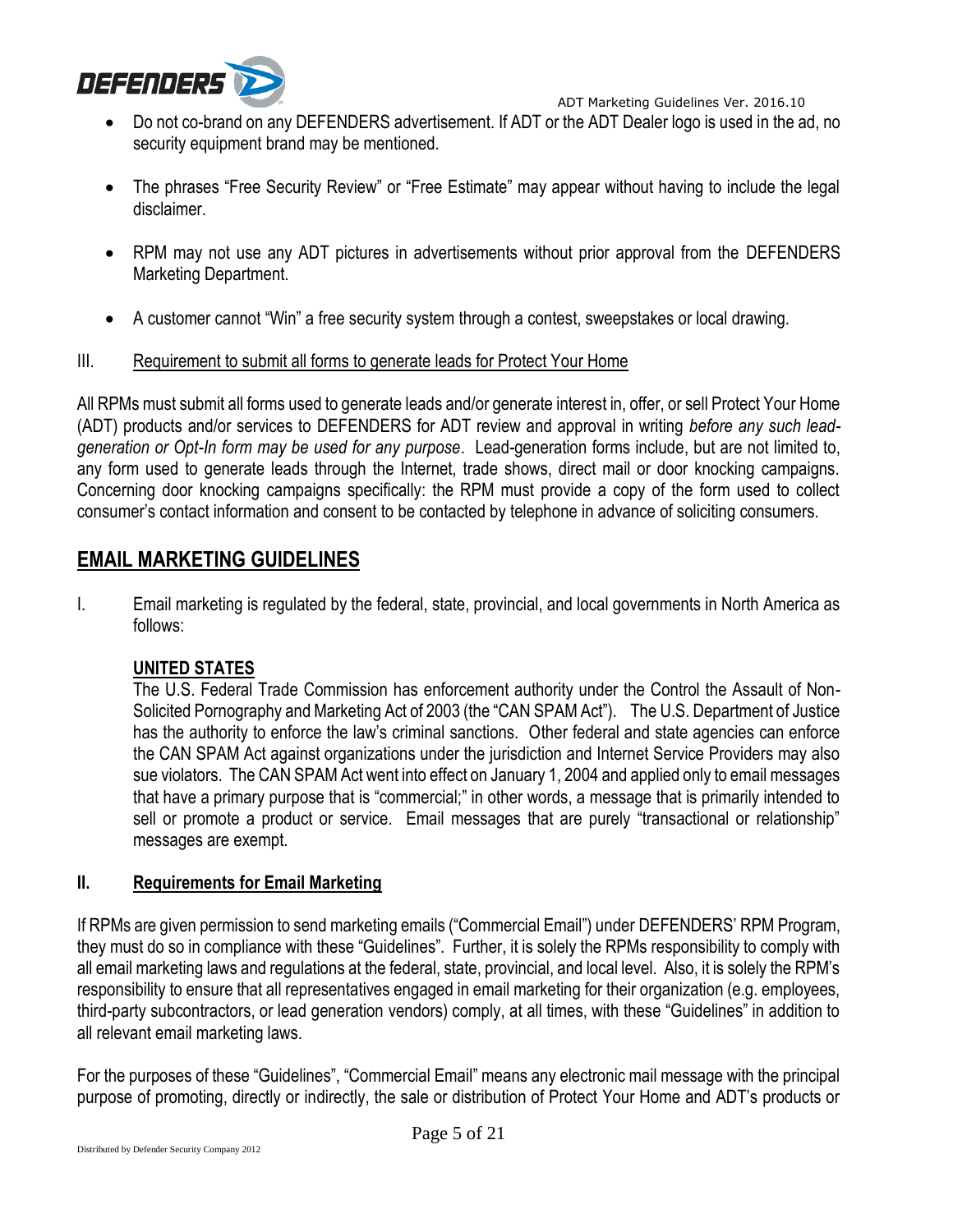

services to a person's email address (a "Recipient"). A Recipient can be an existing or prospective residential or commercial customer, even if the Recipient has opted into receiving such e-mail messages.

The following examples illustrate how to determine when an email is subject to these "Guidelines".

1. Does the message contain any advertising or promotional content? "Advertising" includes any content that promotes a Dealer/Owner's product or service.

*If yes, then the email must comply with these "Guidelines".* 

2. Does the message contain both advertising and "transactional or relationship" content? (*See* definition of "transactional or relationship" content at *Section 4* below.)

*If yes, the primary purpose is to advertise or promote if:*

(a) The Recipient would understand the subject line to mean that the purpose of the email is to promote or sell ADT's products or services (example: the word "Advertisement" is used in the subject line); or

(b) The "transactional or relationship" content does not appear at the beginning of the message.

*If either (a) or (b) is true, the email is subject to these "Guidelines".*

3. Does the message contain advertising content and content that is neither advertising nor "transactional or relationship" content?

*If yes, the primary purpose is to advertise or promote if:* 

(a) The Recipient would understand the subject line to mean that the message is intended to promote or sell ADT's products or services; or

(b) The Recipient would reasonably conclude that the primary purpose of the message is to promote or sell ADT's products or services (factors to consider include placement of advertising content at the beginning, portion of the message devoted to advertising content, and how such content is highlighted).

*If either (a) or (b) is true, the email is subject to these "Guidelines".*

4. Does the message contain only "transactional or relationship" content?

*If yes, the primary purpose is not to promote or sell ADT's products or services and the email is therefore not subject to these Guidelines.*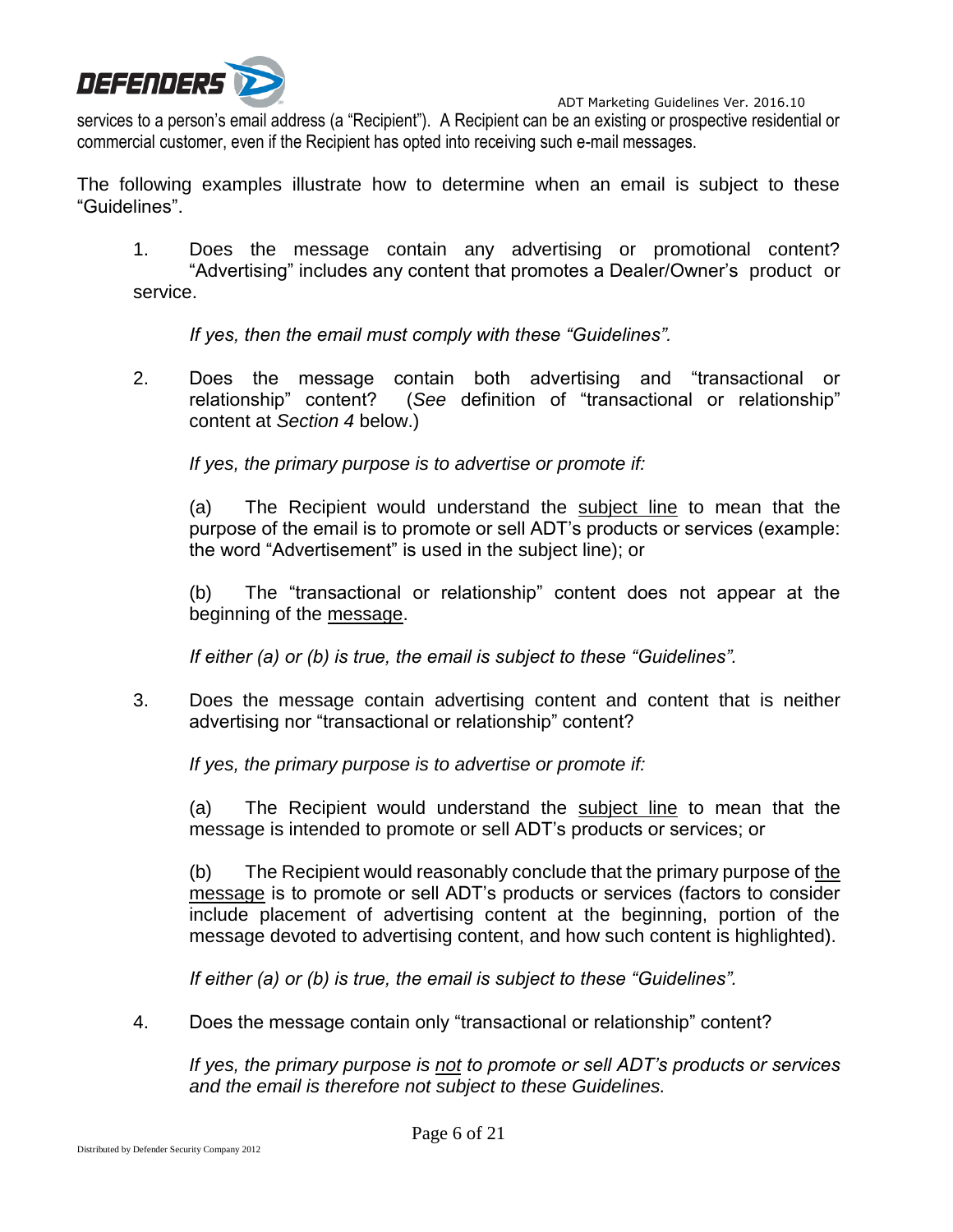

A. **Provide to DEFENDERS Proof of Compliance with Federal, State, Provincial, and Local Email Marketing Laws and Regulations**

- The RPM must provide DEFENDERS with a copy of its policies and procedures demonstrating compliance with applicable law, including the CAN SPAM Act, before it sends to an email address an electronic message that has a primary purpose to promote, directly or indirectly, goods or services offered by or through DEFENDERS ("Commercial Email") to United States residents.
- The RPM's policies and procedures must include policies to prevent email marketing from being sent to addresses on the RPM's internal "Do Not Email List."
- Each RPM is responsible for knowing the laws applicable to email marketing and to ensure that it and any third party conducting email marketing on its behalf are complying with the relevant laws and regulations.
- DEFENDERS shall be entitled to confirm and audit the RPM's compliance with these Guidelines, including, but not limited to, the right to audit the RPM's operations. RPM shall promptly report in writing to DEFENDERS acts or omissions that are not in compliance with these Guidelines.

#### B. **Comply with These Requirements Regarding the Email Address List.**

- RPM will take commercially reasonable efforts to ensure that the email addresses on the list(s) to which it will transmit Commercial Email (each, a "List") have been filtered to remove duplicate addresses, undeliverable or otherwise "bounced" addresses, and addresses that appear to be invalid.
- RPM will not send Commercial Email to persons whose email addresses were gathered in any automated process, harvesting, or screen scraping, or as a result of randomly generated combination of characters.
- Subject to Subsections (a) and (b) of this Section B(3), RPM will, prior to transmitting any Commercial Email to a list, scrub the List against: (i) any list provided directly or indirectly by DEFENDERS for purging (the "ADT Master Email Suppression List") (as described below or in another manner specified by DEFENDERS, which may change from time to time); and (ii) RPM's own internal do-not-email list (the "RPM Do Not Email List"). RPM will conduct such purges at the last possible, commercially reasonable, moment but not more than twenty-four (24) hours before the List is sent a Commercial Email. RPM will not transmit a Commercial Email to any address on the ADT Master Email Suppression List or the RPM Do Not Email List.
	- (a) If RPM transmits a Commercial Email in response to an individual's specific request to receive information by email about goods or services offered by or through DEFENDERS, whether such request is received via internet, telephone, email, or other means, then RPM may send such email without first scrubbing the recipient's email address against the ADT Master Email Suppression List and the RPM Do Not Email List, as long as RPM sends the email within seven (7) days of the date of the request for information. If RPM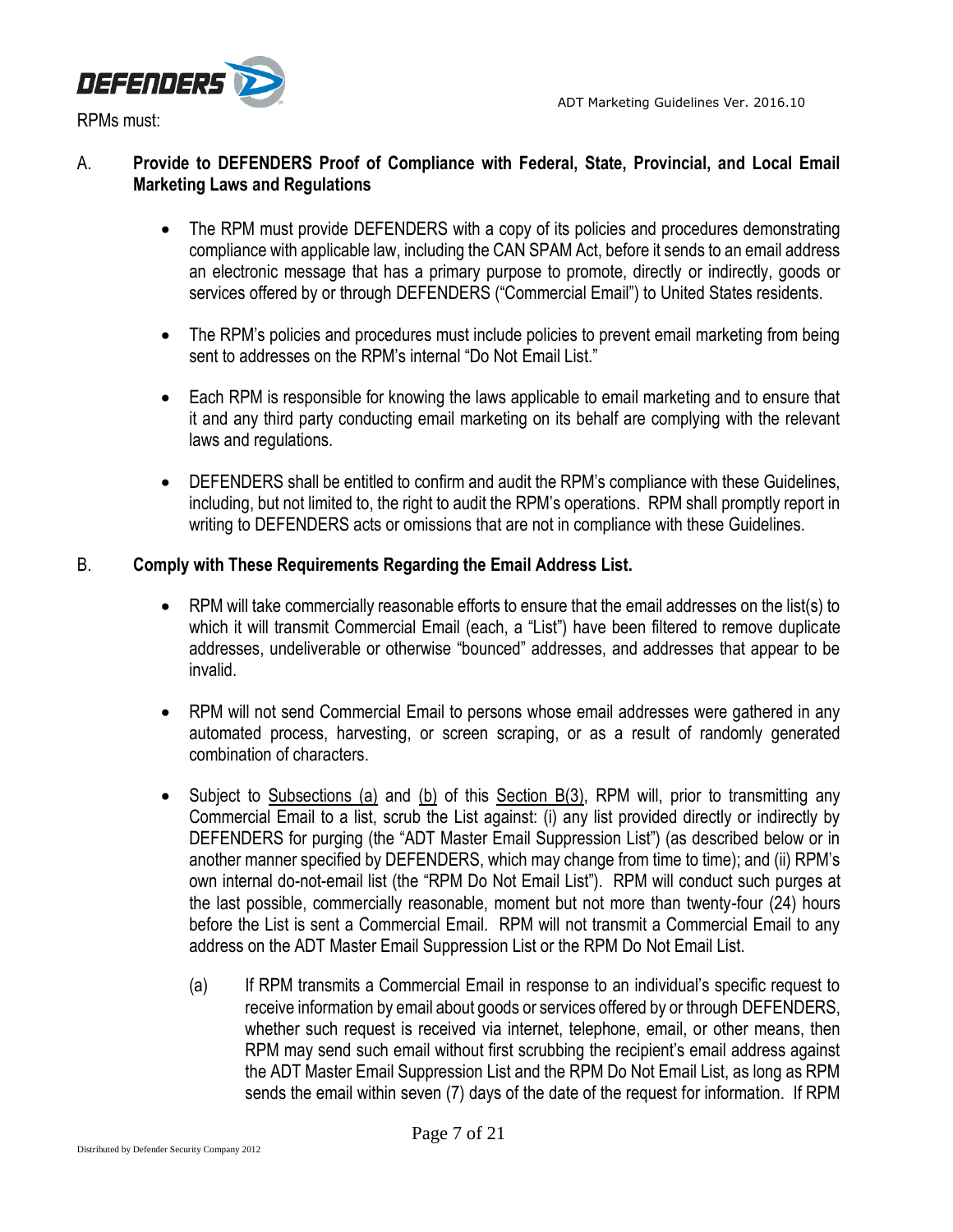

does not respond within seven (7) days of the request, it must scrub the recipient's email address against the ADT Master Email Suppression List (as described below or in another manner specified by DEFENDERS, which may change from time to time) and against the RPM Do Not Email List. RPM will conduct such scrubbing at the last possible, commercially reasonable, moment but not more than twenty-four (24) hours before sending the Commercial Email. If the individual's email address is on the ADT Master Email Suppression List or the RPM Do Not Email List, then RPM will not transmit a Commercial Email to it after the seven (7) day period discussed above.

- (b) Transmission of Commercial Email to a U.S. Federal Communications Commission ("FCC") registered wireless device is prohibited unless the recipient specifically requested that the Commercial Email be sent to such device. If RPM does not respond to the request within seven (7) days, the email address must be scrubbed against the ADT Master Email Suppression List and the RPM Do Not Email List. RPM will conduct such scrubbing at the last possible, commercially reasonable moment, but not more than twenty-four (24) hours before sending the Commercial Email. If the individual's email address is on the ADT Master Email Suppression List of the RPM Do Not Email List, then RPM will not transmit a Commercial Email to it after the seven (7) day period discussed above.
- (c) The fact that RPM is not required to scrub an email address against the ADT Master Email Suppression List or the RPM Do Not Email List in accordance with Subsections (a) or (b) above, will not relieve RPM of its obligation to comply with the remaining sections of these Guidelines or any applicable law.
- RPM will not (and will not allow others to) attempt to compile or create, sell, remarket, disclose, or use the ADT Master Email Suppression List, the RPM Do Not Email List, or the email address of any person who has opted out of receiving email promoting products or services offered by or through DEFENDERS for any reason other than to comply with these Guidelines and the law.
- RPM will use due care in connection with its use of the ADT Master Email Suppression List, including following its own security policies and procedures, which RPM represents as complying with applicable laws, rules, and regulations and being no less rigorous than accepted practices in the industry. RPM's policies and procedures to maintain the security, confidentiality, and integrity of the ADT Master Email Suppression List will be consistent with, as applicable, Federal Trade Commission or guidance regarding the safeguarding of personal information. RPM will immediately report to DEFENDERS, and cooperate with DEFENDERS, and DEFENDERS' suppliers and clients, in investigating all actual and suspected breaches, lapses, or vulnerabilities. RPM will also take immediate steps to remedy any such breach, lapse, or vulnerability. Upon the request of DEFENDERS, RPM will cease using the ADT Master Email Suppression List and will, at DEFENDERS' option, promptly return or destroy all copies of it in its possession or control.
- For each List used by RPM, its employees, contractors, or agents (including, without limitation, lists provided to RPM by a third party), RPM will provide DEFENDERS, upon DEFENDERS' request, a written explanation of the source of the email addresses. For each email address received in connection with a specific request to receive information by email about goods or services offered by or through DEFENDERS, RPM will provide DEFENDERS, upon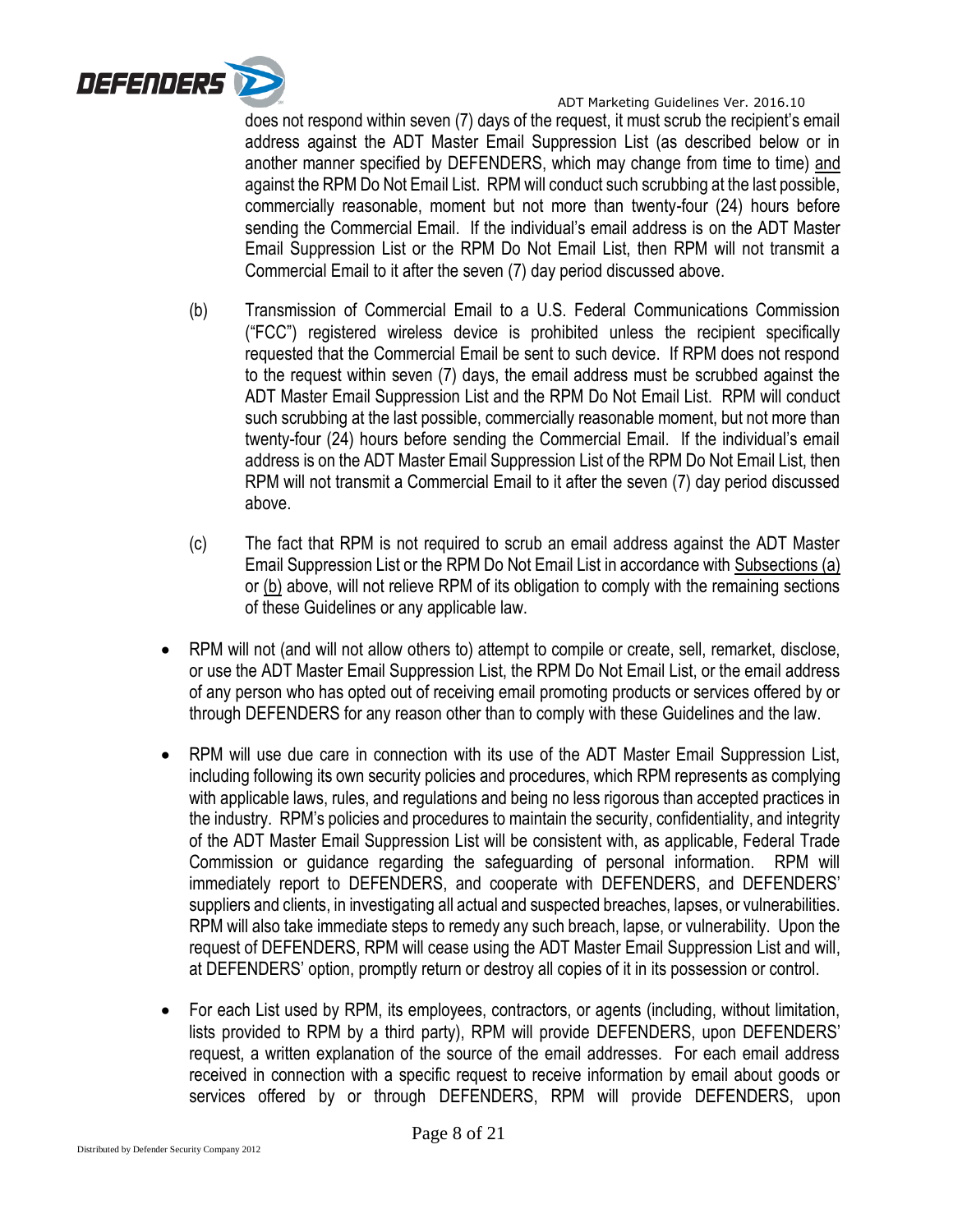

DEFENDERS' request, a written explanation of: (i) the source of the email address and the method by which the email recipient asked to receive Commercial E-Mail; and (ii) if applicable, the opt-in and/or opt-out process such email receipt had and has, and the attendant privacy policy, as well as what made such process and policy clear and conspicuous to the consumer.

 Whether a List was compiled by RPM or by a third party, RPM represents and warrants that: (i) it, its agents and its contractors, have full right, title and interest in the List, or have a valid license to use the same, and may lawfully use it to send Commercial Email; (ii) its use of the List will not violate the rights of any third party; and (iii) all email addresses on the List were collected in accordance with all applicable laws, rules, and regulations, and transmission of the Commercial Email to any such address will not violate: (a) any privacy policy applicable to the List or any record contained therein; (b) any representation made to any such individual by RPM or any other party that initially collected the reports contained in the List; (c) any request by any such individual not to receive email from RPM, agent, or contractor; or (d) any applicable law, rule, or regulation.

### C. **Comply with these Requirements Regarding the Transmission of Commercial Email.**

- RPM will not send Commercial Email through open proxies, from email or Internet Protocol ("IP") addresses registered through fraudulent or false pretenses, or through any means in violation of an Internet Service Provider's ("ISP") policies.
- RPM will include complete and accurate transmission and header information in each email, as well as a "from" line that accurately identifies RPM or Protect Your Home as the initiator of the message.
- Upon DEFENDERS' request, RPM will promptly provide a full list of domain names, routing information, and IP addresses that will be, are being, or were used to send Commercial Email. In addition, upon DEFENDERS' request, RPM will promptly provide a written explanation of the transparency of the return domain names and all other information that permits email recipients to identify email senders. If at any time RPMs or a list of owner's IP addresses or domain names are mass-blocked or blacklisted, RPM will inform DEFENDERS immediately in writing.

#### D. **Comply With These Opt-Out Requirements.**

- RPM must include in each Commercial Email the opt-out information and mechanism provided by DEFENDERS through PossibleNow and unaltered by RPM.
- If RPM receives a request from a Commercial Email recipient that he or she receive no further emails: (a) referencing DEFENDERS or a DEFENDERS supplier or client; (b) promoting products or services branded under the names or marks of DEFENDERS or DEFENDERS suppliers or clients; or (c) otherwise using DEFENDERS' or its supplier's or client's name, trademark, or service mark, then, within twenty-four (24) hours of receipt of such request, RPM must provide DEFENDERS with the email address of each such recipient as follows:
	- 1. Provide DEFENDERS with the email address of each such recipient to compliance@ defenderdirect.com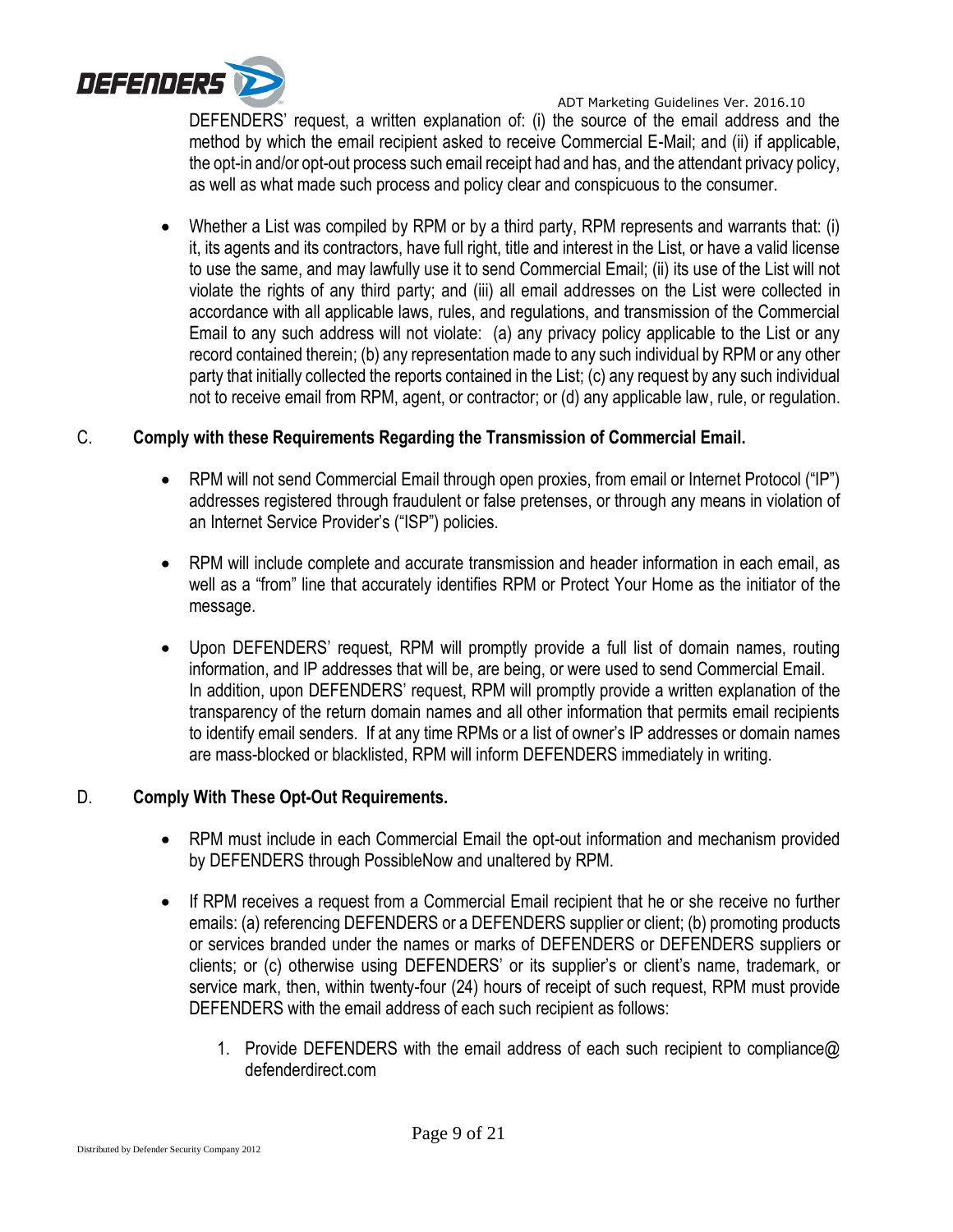

- 2. Provide, as an attachment, a list of email addresses (only) in an Excel spreadsheet, Word document, or a .csv
- 3. Format of email addresses should not contain any spaces.

## E. **Comply with These Requirements Regarding the Content of Commercial Email.**

- DEFENDERS requires each RPM that chooses to conduct email marketing to submit each proposed Commercial Email to DEFENDERS for approval before such email is sent. THE USE OF ANY NAME, TRADEMARK, SERVICE MARK, OR REFERENCE TO DEFENDERS, DEFENDERS SUPPLIER OR ADT, IN ANY MANNER WITHOUT DEFENDERS' PRIOR WRITTEN APPROVAL IN COMPLIANCE WITH THESE GUIDELINES WHILE CONDUCTING EMAIL MARKETING, IS A VIOLATION OF THESE GUIDELINES AND SUBJECTS THE RPM TO REMEDIES UP TO, AND INCLUDING, TERMINATION OF THE AGREEMENT.
- Each Commercial Email must comply with the following requirements:
	- Each message must be in a format specified by DEFENDERS, which may change from time to time.
	- Each message must be truthful, not misleading, and capable of substantiation.
	- Each message must include a clear and conspicuous statement of the RPM or Protect Your Home's true name and valid postal address.
		- (a) Only use the RPMs proper, legal company name, which must be the legal company name as disclosed to DEFENDERS in the Referral Agreement (e.g. "XYZ Marketing"),
		- (b) Except with DEFENDERS' prior approval as provided in these Guidelines, you shall not use or make reference in any manner to any name, trademark, service mark, or trade name whether directly or indirectly, in any form of email marketing.
	- The "subject" line must accurately reflect the content of the message.
	- If there are South Dakota email addresses on your mailing list and you do not have a business relationship with the South Dakota recipient(s) and their express consent to receive advertising emails from you, then you must place "**ADV**:" as the first four characters of the subject line to such recipients.
	- Each message must clearly disclose that the email is an advertisement.
	- It is the RPMs responsibility to have an attorney for your company review the message for compliance with all federal, state, provincial, and local requirements.

DEFENDERS reserves the right to disallow any Commercial Email that, in DEFENDERS' sole discretion, does not meet the intent and provisions of these Guidelines, or which is deceptive, inaccurate, or not in keeping with a high standard of quality and ethics.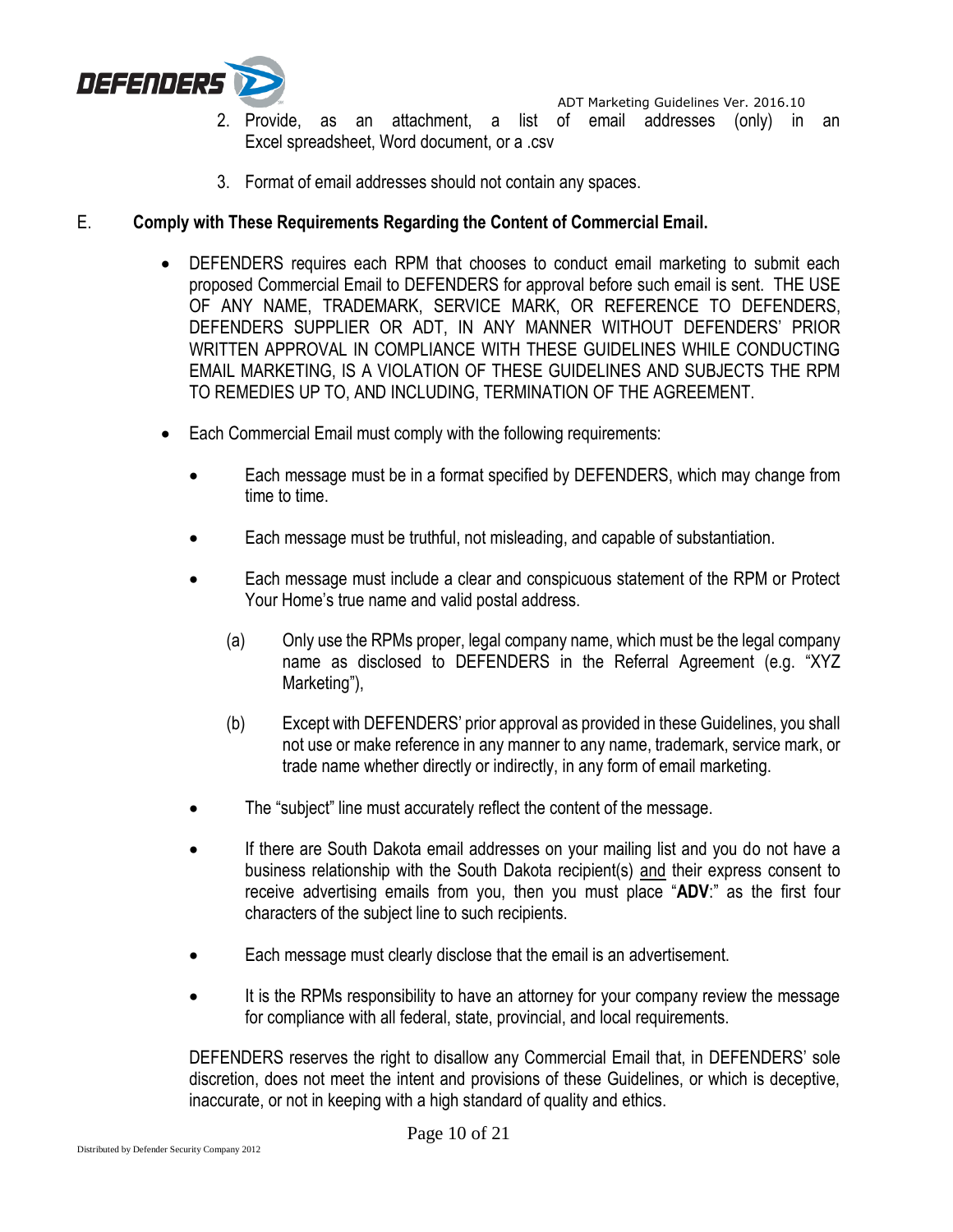

**FOR COMMERCIAL EMAILS RELATING TO ADT GOODS OR SERVICES ONLY:** If pricing is mentioned in a Commercial Email, RPM must clearly disclose, in the message, exactly as worded, the approved legal disclaimer for United States or Canadian customers:

 **United States Customers:** "Minimum \$99 customer installation charge, your actual installation cost may vary depending on options chosen. Monthly Monitoring Agreement required at \$36.99 per month (\$1,331.64). Form of payments must be by credit card or electronic charge to your checking or savings account. Offer applies to homeowners only. Local permit fees may be required. Satisfactory credit history required. Certain restrictions may apply. Offer valid for new ADT Authorized Dealer customers only and not on purchases from ADT LLC. Other rate plans available. Cannot be combined with any other offer."

If DEFENDERS authorizes a RPM to send a Commercial Email in which more than one company advertises (and is therefore a "sender" under the U.S. CAN SPAM Act), then the "sender" that must comply with the U.S. CAN SPAM Act is the one that is named in the "from" line, meets the definition of "sender in the CAN SPAM Act, and is in compliance with 15 USC 7704(a)(1), (a)(2),  $(a)(3)(A)(i)$ , and  $(a)(5)(A)$ . For RPMs that are senders under this test, compliance means complete compliance with these Guidelines. For other senders, compliance means, among other things, that the sender must

- Scrub against its DNE list before sending the message;
- Include its opt-out mechanism in the message; and
- Disclose its postal address in the message.
- All Commercial Emails delivered by RPMs on DEFENDERS' behalf require written approval from DEFENDERS:
	- 1. If the email is received and is approved as submitted, the Commercial Email shall remain in the RPM file.
	- 2. If the email is received and reviewed and is "not approved" it will require revisions, RPM **must** make all required revisions and resubmit the revised version to DEFENDERS for approval before transmitting the Commercial Email to any recipient.
- RPM understands that DEFENDERS' review of any Commercial Email shall not relieve RPM of its responsibility to ensure compliance with all applicable laws, rules, and regulations.

## F. **Comply With These Monitoring and Reporting Requirements.**

 Monitoring By DEFENDERS. RPM agrees that DEFENDERS and its suppliers and clients may, in their discretion, monitor RPM's emailing activities. Without limitation, DEFENDERS or its suppliers or clients may do so through the use of a third-party auditing service.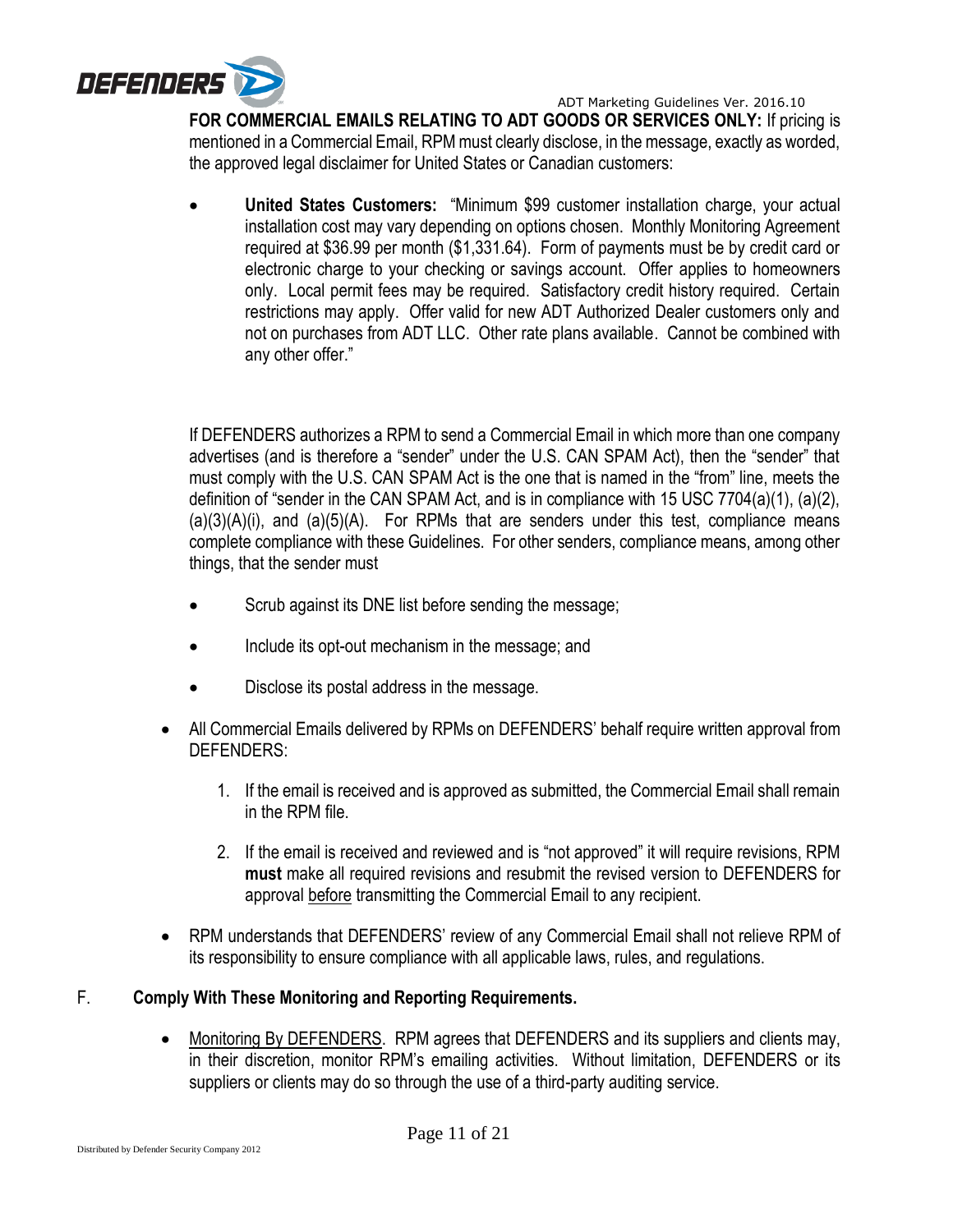

- Consumer Complaints. RPM will forward an accurate written summary of each oral complaint that it receives from an individual to whom it has sent a Commercial E-Mail to DEFENDERS within two (2) business days of its receipt of such complaint. RPM will forward all written complaints and correspondence that it receives from an individual to whom it has sent a Commercial E-Mail to DEFENDERS within two (2) business days of its receipt of such complaint or correspondence. "Complaint" shall mean any communication that expresses, in any way, dissatisfaction with RPM's Commercial E-Mail or confusion with respect to why the e-mail was received, regardless of whether the RPM believes that it has resolved the complaint or whether it believes the complaint has merit, legal or otherwise. RPM shall submit all complaints and correspondence required under this Section II (F)(2) to DEFENDERS in a form and manner specified by DEFENDERS, which may change from time to time
- Regulatory Inquiries. RPM will notify DEFENDERS immediately in writing of any investigation, litigation, arbitrated matter, claim, or other dispute relating to RPM's email marketing operations or information security or privacy practices.

## II. **Data Security Requirements**

RPM will use due care in connection with the email addresses and other personal information it acquires in the course of its email marketing activities, including following its own security and privacy policies and procedures, which RPM represents as complying with applicable laws, rules, and regulations and being no less rigorous than accepted practices in the industry. RPM's policies and procedures to maintain the security, confidentiality, and integrity of all such information will be consistent with, as applicable, the Federal Trade Commission or Canadian Privacy Commissioner guidance regarding the safeguarding of personal information. RPM will immediately report to DEFENDERS, and cooperate with DEFENDERS in investigating all suspected security breaches, lapses, or vulnerabilities. RPM will also take immediate steps to remedy any such breach, lapse, or vulnerability. {Do we have separate data security guidelines that track the Massachusetts data security law?}

## III. **Recordkeeping Requirements**

In order to assess a RPM's ongoing compliance with the Guidelines and the relevant email marketing laws, DEFENDERS may request records relating to the RPM's email marketing activities at any time. Each RPM is responsible for maintaining such records for at least ten (10) years from the date such record is created. Records to be maintained include, without limitation: (1) details of each Commercial Email campaign, including the List(s) used, the content of the message, the subject and from lines, and the date(s) of transmission; (2) if applicable, the date any individual requests an email communication from RPM or DEFENDERS; (3) a record of unsubscribe requests made by recipients and a record of those requests being forwarded by the RPM to DEFENDERS; (4) the legal name, any other names used, the last known home address and telephone number, and the job title(s) for all current and former employees directly involved in transmitting Commercial Email; and (5) the names and addresses of any email marketing vendors used by the RPM to transmit Commercial Email.

# **INTERNET MARKETING GUIDELINES**

## I. **Key Word Bid Guidelines**

"ADT Brand Keywords" means any keyword or keyword phrase that contains any ADT Security Services, Inc. registered trademark or known variant thereof, e.g. ADT, ADT Alarm, ADT Security, etc.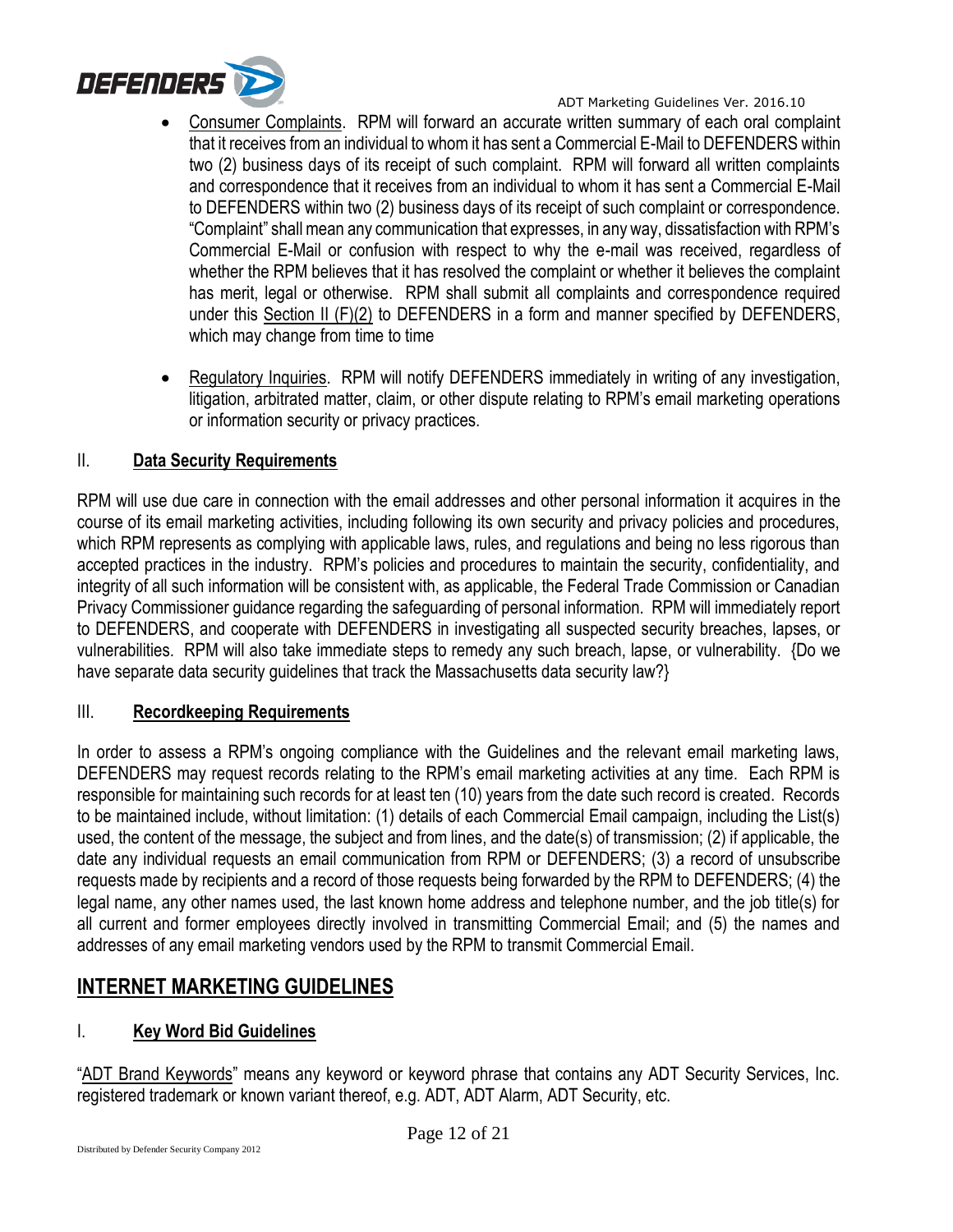



All RPMs must adhere to the following search engine advertising bid guidelines:

- RPMs may not bid on any ADT Brand Keyword in any search engine advertising.
- RPMs may not outrank the official ADT Corporate paid search listing (which is always identifiable by the display URL www.adt.com or [www.ADT.com,](http://www.adt.com/) or DEFENDERS internal search listings identifiable by the display URLs of www.protectyourhome.com
- If a RPM is out-ranking the official ADT site listing when bidding on any ADT Brand Keyword, it is the responsibility of the RPM to adjust its bid downward in a timely manner not to exceed 24 hours such that it is in a lower position than the official ADT ad.
- In addition to any other remedies available to DEFENDERS, a RPM will be restricted from future bidding on the ADT Brand Keyword, as determined by DEFENDERS in its sole discretion, if it violates the above ranking guidelines.
- General terms such as "home security" or "burglar alarm" or any other word or phrase that does not include "ADT" are allowed and are thus exempt from these bidding restrictions. DEFENDERS encourages RPMs to bid on these non-brand keywords and does not restrict the prices at which they can bid. In all cases of search marketing efforts, the keyword "adt" must be included as a Negative Term to negate broad matching for ADT Brand Keywords. The most recent version of ADT Negative Keywords can be found on DEFENDERS' Partner portal under Marketing's creative Library.
- RPMs must adhere to the advertising copy, website and reporting quidelines stated below.
- RPMs will be provided with approved content and website upon request.
- RPMs may not use any DEFENDERS trade names in their URL, including "Protect Your Home," or"DEFENDERS."
- RPMs may not link to any DEFENDERS URLs
- RPMs may not republish material from www.protectyourhome.com.
- RPMs may not sell, rent, or sub-license material from www.protectyourhome.com.
- RPMs may not show any material from www.protectyourhome.com in public.
- RPMs may not reproduce, duplicate, edit, redistribute, copy, or otherwise exploit material from www.protectyourhome.com for a commercial purpose.

## II. **Internet Lead Generation Campaigns**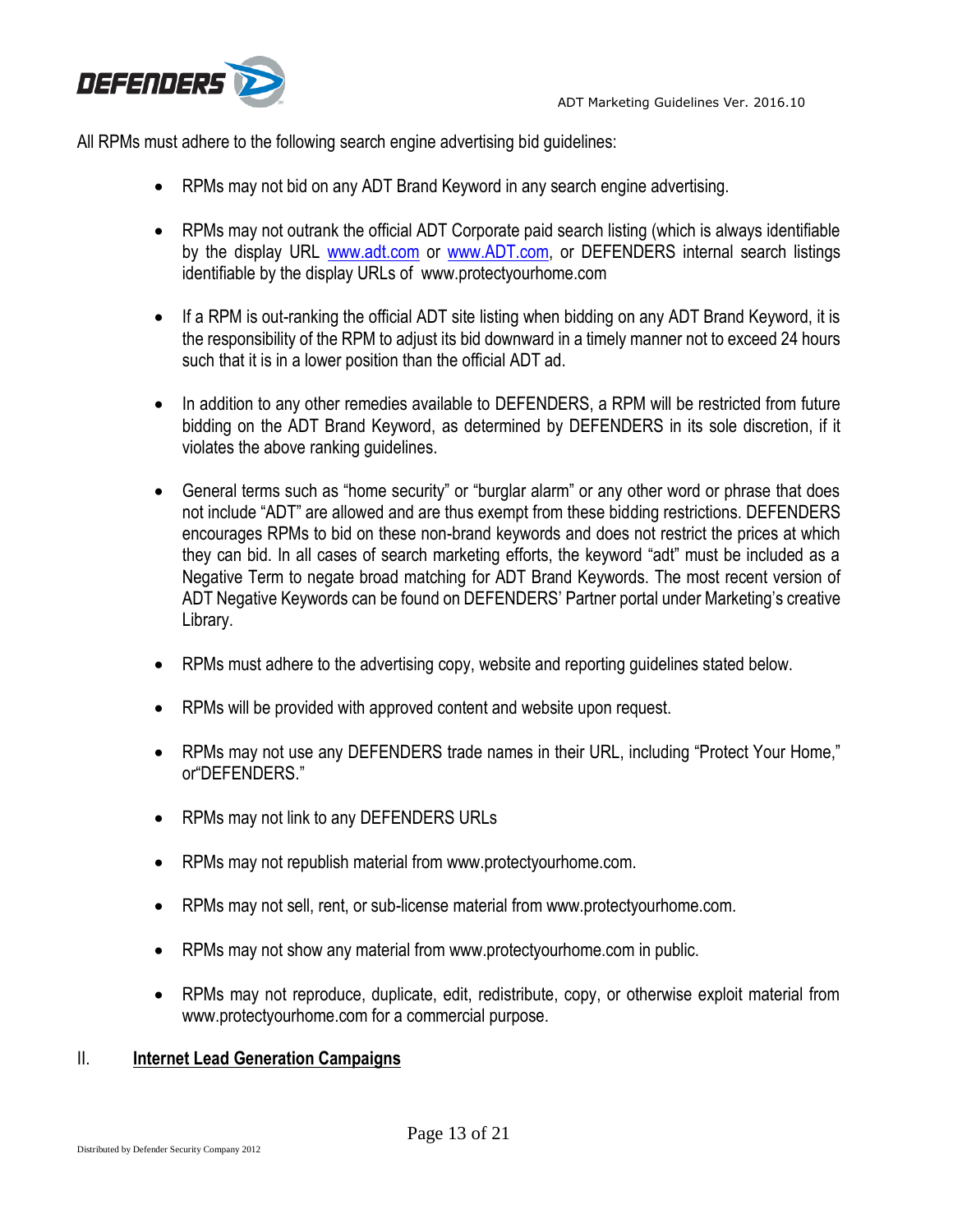

For internet lead generation campaigns, the RPM must provide, in hard copy format, the URL and screenshots of each web page at which a Consumer may complete a lead generation form. In order for a lead form to constitute a valid Opt-In (i.e. consumer expressly request to receive telemarketing calls regarding Protect Your Home ADT product and/or services), the form must:

- a. Identify any/all parties that will be calling the consumer by clearly stating: **"I consent to be called back, including cellular, from Protect Your Home at the phone number(s) provided."**
- b. Make clear that the call will be regarding Protect Your Home ADT products and/services in that specific order.
- c. "Negative Options" are not permitted a negative option is when a consumer is deemed to have consented by not taking any affirmative action (for example, a pre-filled check box does not meet the "affirmative action" standard, that is a Negative Option).

## III. **Advertising Copy Guidelines**

The goal of the following Advertising Copy ("Ad Copy") guidelines is to clearly distinguish online ads by ADT Corporate from ads by RPMs.

When creating Advertising Copy for any online marketing campaign, including but not limited to paid search, the following policy must be adhered to by RPMs:

- The ADT Brand Keywords cannot be used in search ad titles, ad copy or ad descriptions.
- The Ad Copy must not include the word "Official" or in any way insinuate the ad is coming from ADT Corporate.
- If the word "Free" is used in the paid search ad description, then the same ad description must also include the words "\$99 installation fee and purchase of alarm monitoring services." However, due to character limit constraints "Free" cannot be used in association with "\$99 installation fee and purchase of alarm monitoring services."
- All URLs and landing pages must be approved by DEFENDERS.
- When listing the "Advertiser Name" on any paid search insertion order or account setup with a search engine or any other web publisher, RPMs must not list ADT as the primary advertiser. DEFENDERS Security Company must be entered as the primary advertiser.

## IV. **Website Guidelines**

All websites referring to ADT and/or Protect Your Home (DEFENDERS) in any way must be submitted to DEFENDERS via fax or e-mail for approval prior to launching. The general advertising rules and regulations apply to website advertising as well as those listed below:

The use of FREE or ADT in you website domain name is prohibited.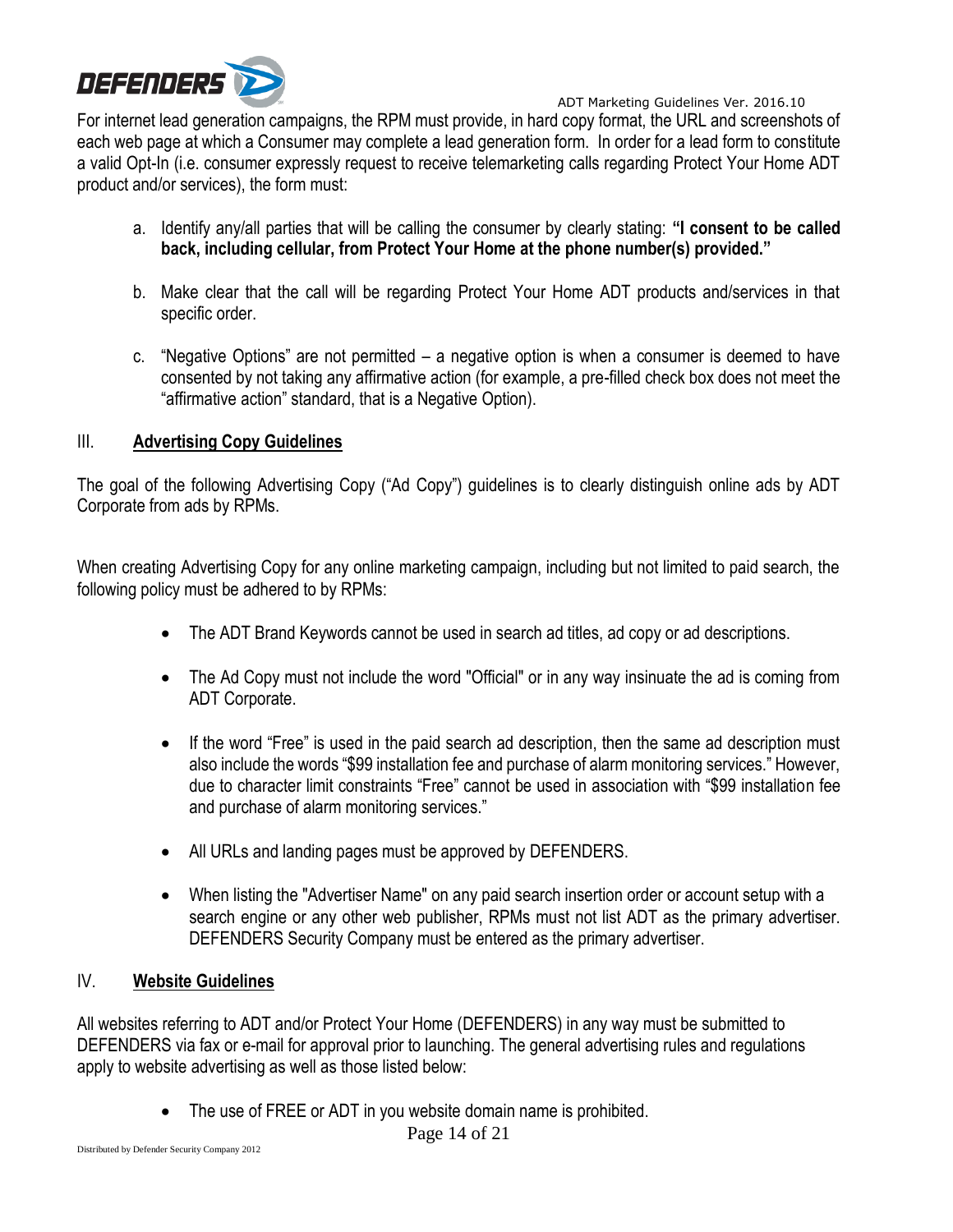

- No links to the Corporate ADT website.
- There must be a page that tells about Protect Your Home
- Website should be primarily for information or further explanation of another form of an offer or service.

Upon approval by DEFENDERS, all RPMs are required to place the approved Protect Your Home logo or ADT logo (dependent upon which they are respectively licensed to use) prominently in the top left corner of the website's homepage and all landing pages.

## **TELEMARKETING GUIDELINES**

Under state/provincial and federal laws the term "telemarketing" is broadly defined and includes any inbound or outbound telephone call, made with the intent to solicit a sale or induce a consumer to purchase goods and/or services and in certain jurisdictions "consumers" may be deemed to include business customers, ONLY FOR PURPOSES OF COMPLYING WITH THESE GUIDELINES, the capitalized terms "Telemarket" and "Telemarketing" shall mean making unsolicited outbound telephone calls to non-business consumers (hereinafter "Consumers") with the intent to advertise, offer, solicit a sale or induce a Consumer to purchase ADT products and/or services. Therefore, calling consumers who have expressly asked a Dealer and/or RPM to call them (calling back persons who have "Opted In"), are not deemed to be "Telemarketing" when such calls are made in accordance with the requirements set forth in these Guidelines. Dealers and/or RPMs must familiarize themselves with and comply with all telemarketing laws within their jurisdiction governing calls to businesses.

Compliance with these guidelines are critical. Failure to comply with state/provincial and federal telemarketing laws can result in fines payable by RPM up to \$16K. The intent of these Telemarketing Guidelines is to ensure RPM compliance with all federal and state/provincial laws and regulations governing telemarketing activities including, but not limited to: The Telephone Consumer Protection Act of 1991 and amendments thereto ("TCPA" from the FCC); the Telemarketing Sales Rule and amendments thereto ("TSR" from the FTC); Individual American state telemarketing regulations;

#### **These Telemarketing Guidelines include mandatory requirements:**

- That flow down to ADT's Dealers pursuant to a Consent Decree that ADT entered into with the FTC;
- Under federal and state/provincial rules and regulations regarding telemarketing and compliance with federal and state/provincial "Do-Not-Call" ("DNC") regulations; and
- Under ADT's corporate policies, procedures, and best practices, which may in some cases, exceed the federal and/or state/provincial regulations.

## I. **Requirements for Telemarketing**

Before DEFENDERS will approve an RPM and any/or RPM campaigns for telemarketing, the RPM must comply with the following protocols in addition to any other compliance requirements stipulated by DEFENDERS: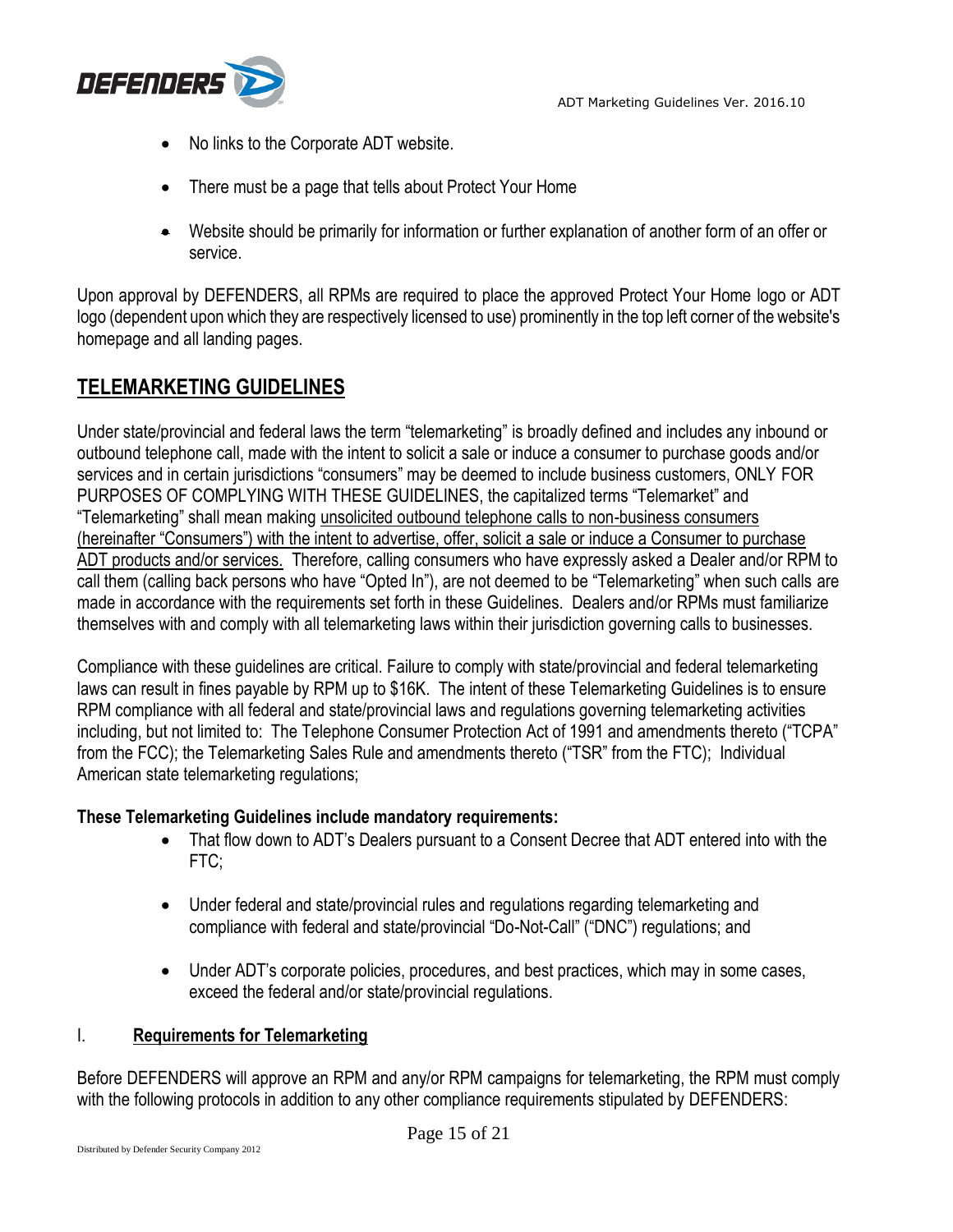

- The use of an AutoDialer/Automated dialing system to call Cellular Phones for Telemarketing Purposes is prohibited without first obtaining a consumer's Express Written Consent
- ADT strictly prohibits any "third party telemarketing companies" performing telemarketing services outside of North America.Therefore RPMs are prohibited by DEFENDERS from performing ADT telemarketing campaigns originating outside of The United States of America and Canada
- The use of Prerecorded/Recorded Telemarketing Messages for marketing purposes is strictly prohibited
- Provide to DEFENDERS Proof of Compliance with the Federal, State, and Local Telemarketing Laws and Regulations.
	- a. The RPM must provide DEFENDERS with a copy of its policies and procedures demonstrating compliance with the TCPA and the TSR and state telemarketing regulations in the United States; and the Telecommunications Act, the UTR and provincial consumer protection laws in Canada.
	- b. The RPM policies and procedures must include policies to prevent outbound telemarketing calls from being placed to numbers on the National Do-Not-Call ("DNC") Registry, State/Provincial DNC list, DEFENDERS' Internal DNC list, ADT's Internal DNC list, and the RPM's Internal Do-Not-Call list and any other applicable DNC list.
	- c. The RPM must provide to DEFENDERS proof of the RPM's Subscriber Account Number ("SAN #") used to access the National DNC Registry. RPM is responsible for providing to DEFENDERS evidence of annual renewal of the RPM's SAN #.
	- d. Each RPM is responsible for knowing the state laws and requirements for telemarketing and to ensure that it is complying with the relevant state laws and regulations and must submit proof of compliance with all telemarketing laws and regulations in all areas (states and localities) where the RPM is approved to undertake business as a DEFENDERS RPM.
	- e. Do not transmit pre-recorded telemarketing messages to consumers unless the RPM or DEFENDERS has received express written consent from the consumer to receive such pre-recorded telemarketing messages.

## **Retain A DNC Compliance Service Provider.**

A RPM that telemarkets must use PossibleNow at the end of each calendar month to document all outbound telemarketing calls placed by the RPM to validate compliant calling activities. It is expected by DEFENDERS that RPM must provide documented proof, upon demand, that any calls placed to numbers on any DNC list(s) were permitted based on: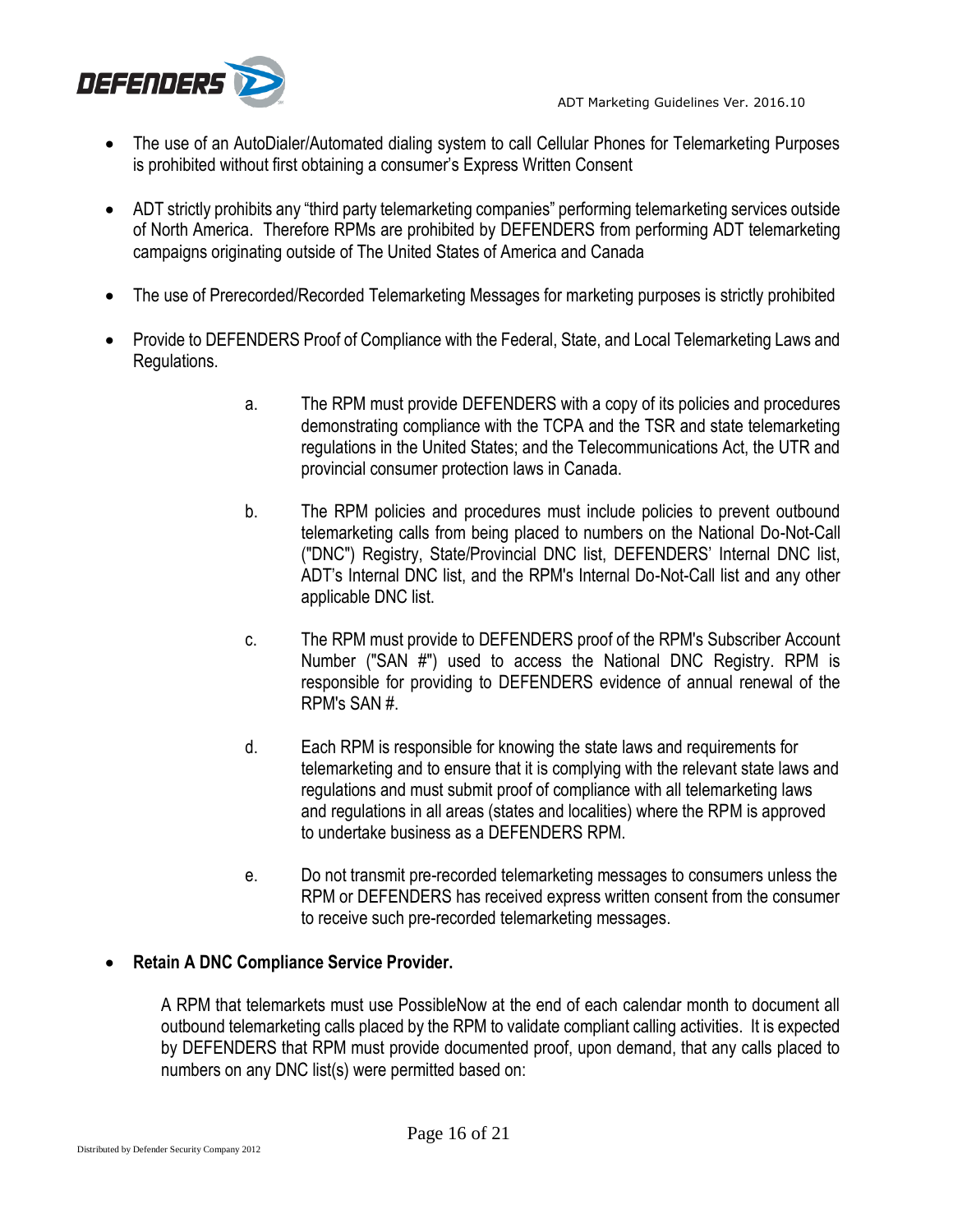

- a. A valid Opt-in or inquiry based Existing Business Relationship ("EBR");
- b. An EBR with the person that called that meets legal time requirements for EBR in the state where that person is located;
- c. Express written consent received by the person called by RPM.
- **Comply With These Requirements Regarding DEFENDERS' and ADT's Internal Do-Not-Call Lists.** 
	- a. All "Do Not Call" requests must be uploaded to PossibleNow on a routine daily basis according to processes outlined by DEFENDERS.
	- b. All phone lists must be suppressed (scrubbed) through PossibleNow on a weekly basis according to processes outlined by DEFENDERS.
- **The use of mobile text messaging to transmit any advertisements, offers, or marketing materials is strictly prohibited by these guidelines.**
- **The use of facsimile machines to transmit any advertisements, offers, or marketing materials is strictly prohibited by these guidelines.**
- RPMs must submit all telemarketing scripts to DEFENDERS for written approval. The script must be provide the following:
	- Proper disclosure of the identity of the caller- both first name and last name must be fully disclosed.
	- Proper disclosure of the legal name of the RPM and Protect Your Home (DEFENDERS' licensed d/b/a), as required under applicable law. For example: "ABC Security calling on behalf of Protect Your Home, an ADT Authorized Dealer located in Indianapolis, IN."
	- RPMs may not use their company's initials if they are "ADT."
	- RPMs cannot market, advertise, or in any way give consumers the impression that their company is ADT or are "telemarketing on behalf of ADT."
	- Proper disclosure of DEFENDERS', location, local and state, as required under applicable law, including the address and/or phone number whereby the consumer may place a DNC request in writing or verbally.
	- Proper disclosure that the purpose of the call is to offer, to promote, or to sell ADT products and/or services.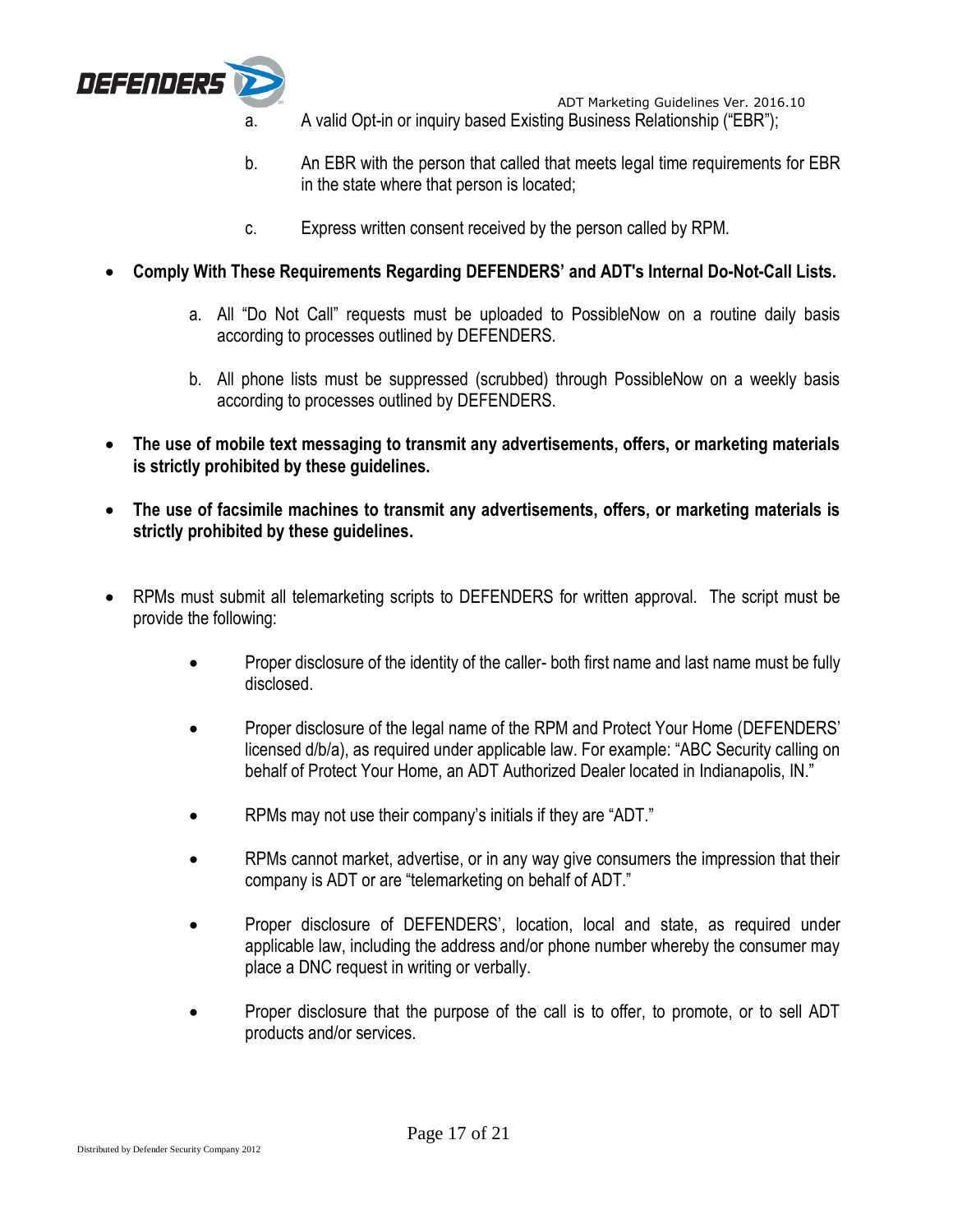

 If pricing is discussed during the telemarketing call, RPM must clearly disclose during the call, exactly as worded, the approved legal disclaimer, as outlined previously in this document and cannot advertise its "usual" or "customary" price as a sale price verbally.

### **III. RPMs handling inbound Telemarketing calls ("Opt In")**

If a RPM's telemarketing activities *ONLY* consist of returning calls to consumers who have expressly requested or "Opted In," directly or indirectly through an approved advertisement or marketing lead generation company, that the RPM call the consumer about ADT products/services (such requests to be called are referred to as "Optins" or "EBR Inquiry" calls), *AND* the RPM only calls such consumers within thirty (30) calendar days from the date of the initial consumer request, the RPM qualifies under these Guidelines as a RPM who is a Non-Telemarketing RPM.

As a Non-Outbound Telemarketing RPM responding to "Opt Ins" the following applies:

• Place all return calls within seven (7) calendar days of the date of the Consumer's request to be called.If the calls are returned after the initial seven (7) calendar day period, the RPM must scrub those telephone numbers against the ADT Internal DNC List every week via DEFENDERS' scrubbing protocols, on the same day of the week and may only call such scrubbed (not blocked) numbers a maximum of thirty (30) calendar days from date of receipt of the initial consumer request (opt-in). The RPM may not return any of these consumer calls if that consumer has subsequently requested not to be contacted by the RPM, DEFENDERS, *OR* if that consumer's telephone number appears on the ADT Internal DNC List. The RPM should scrub against all federal and applicable state/provincial DNC lists at a minimum of every thirty (30) days. All RPMs are responsible for obtaining all required DNC lists and paying any applicable fees. No calls should be made more than thirty (30) calendar days from the date of the Consumer's request to be called.The RPM must maintain records evidencing the consumer's initial request (i.e., "Inquiry EBR" or "Opt-In") for a minimum of six (6) years. DEFENDERS may request copies of these records to assess RPM's ongoing compliance with these Guidelines and applicable telemarketing laws.

## **ADT Internal Do-Not-Call List Requirements.**

Within 24 hours of receipt of a DNC request, the RPM must submit the telephone number, including area code, and name of all consumers who have requested that they receive no further calls to DEFENDERS via PossibleNow.

#### III. **Recordkeeping Requirements**

In order to assess a RPM's ongoing compliance with the Guidelines and the relevant telemarketing laws, DEFENDERS may request at its discretion, and RPM shall fully cooperate in providing, all records relating to the RPM's telemarketing activities at any time.

RPMs are also required to submit any telemarketing complaints received by consumers within one (1) business days of the RPM's receipt of the complaint. Any written complaints must be provided to DEFENDERS within the same time period and RPM should make best efforts to obtain and provide DEFENDERS:

• The consumer's telephone number associated with the complaint;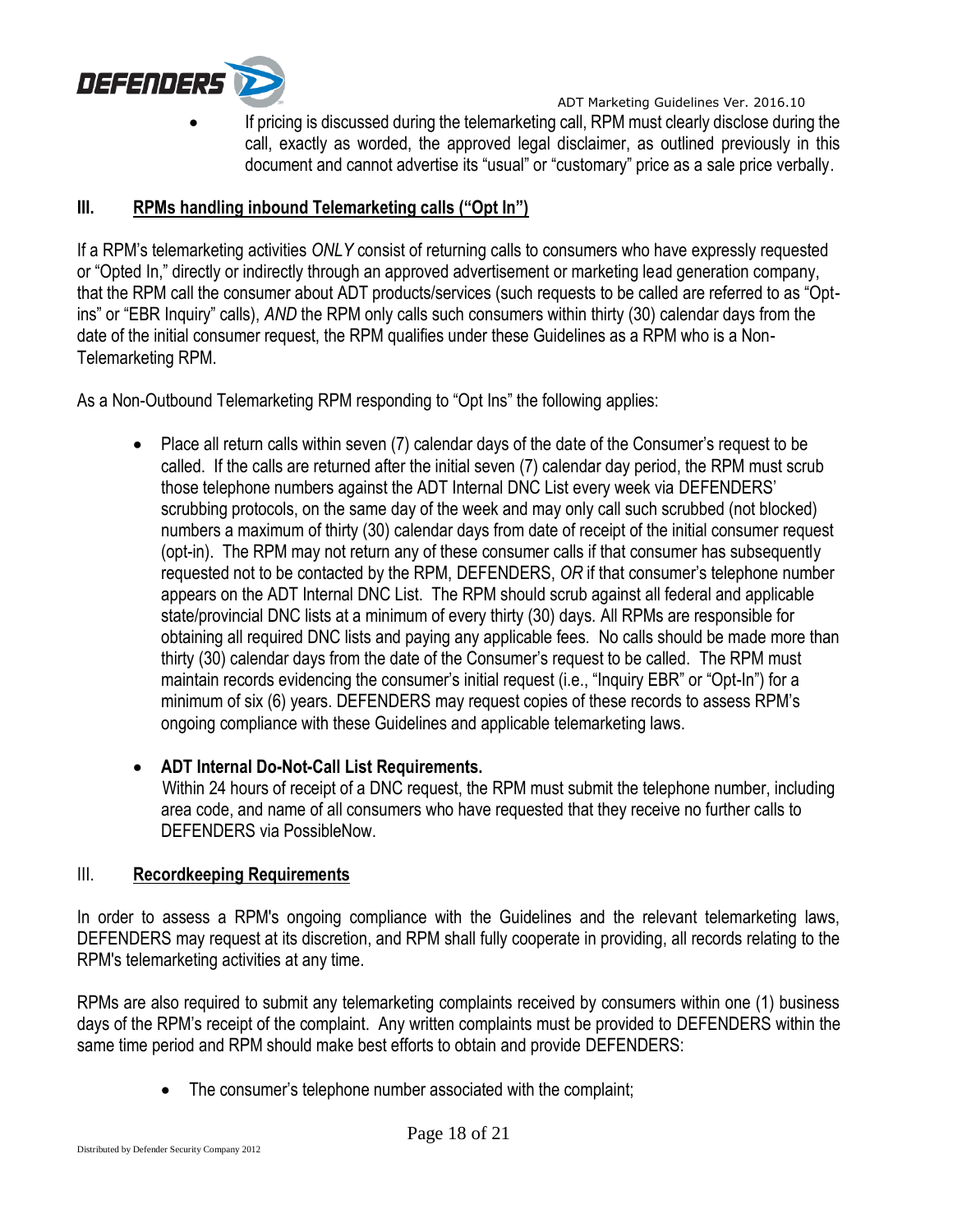

- The date and time of the call generating the complaint;
- The Caller ID that was transmitted on the call [by RPM];
- Any other information related to the complaint that could aid resolution.

The RPMs are required to cooperate with DEFENDERS to investigate and resolve the complaint. RPMs are responsible for maintaining such records for six (6) years from the date of such record is created.

The following records must be maintained in the above described manner and the record keeping requirements apply to all RPMs regardless of whether they choose to Telemarket and without consideration of how a consumer's inquiry was received, and RPMs must provide any such records to DEFENDERS within five (5) business days from the date of DEFENDERS' request.

- Copies of all advertising, brochures, telemarketing scripts, and promotional materials;
- Outbound call records, including a record of the telephone numbers used (displayed to consumer caller id and called from is different.
- For any prizes offered by the Dealer valued at over \$25.00, the name and last known address of each prize recipient and the prize awarded; The name and last known address of each Dealer customer, the Dealer's goods or services that were shipped or provided to that customer; the date such goods or services were shipped or provided; and the amount paid by the customer;
- The name, last known home address, and telephone number of all current and former telemarketing employees;
- Records providing verifiable authorizations, express informed consent, or express agreement in writing as required to be provided or received by the Dealer under the TSR and TCPA;
- Records of consumers' requests for information ("Inquiry EBR") about the Dealer's good or services that permit the Dealer to call the consumer;
- Records supporting any existing business exemptions, opt-ins, or other support to justify calls made to numbers on any DNC list;
- Records related to any complaints received in which the complainant alleges that the Dealer (or a third party engaged by the Dealer) engaged in any inappropriate calling activity (e.g., was rude, abusive, etc., or violated any telemarketing rules, regulations, or laws);
- Records demonstrating payment of any necessary fees, subscriptions, and/or registrations required to access DNC lists under federal and/or state/provincial law;
- Records regarding call abandonment rates for all calls placed to consumers. Any other record or document that the Dealer provides to ADT as part of the Dealer's compliance with these Guidelines.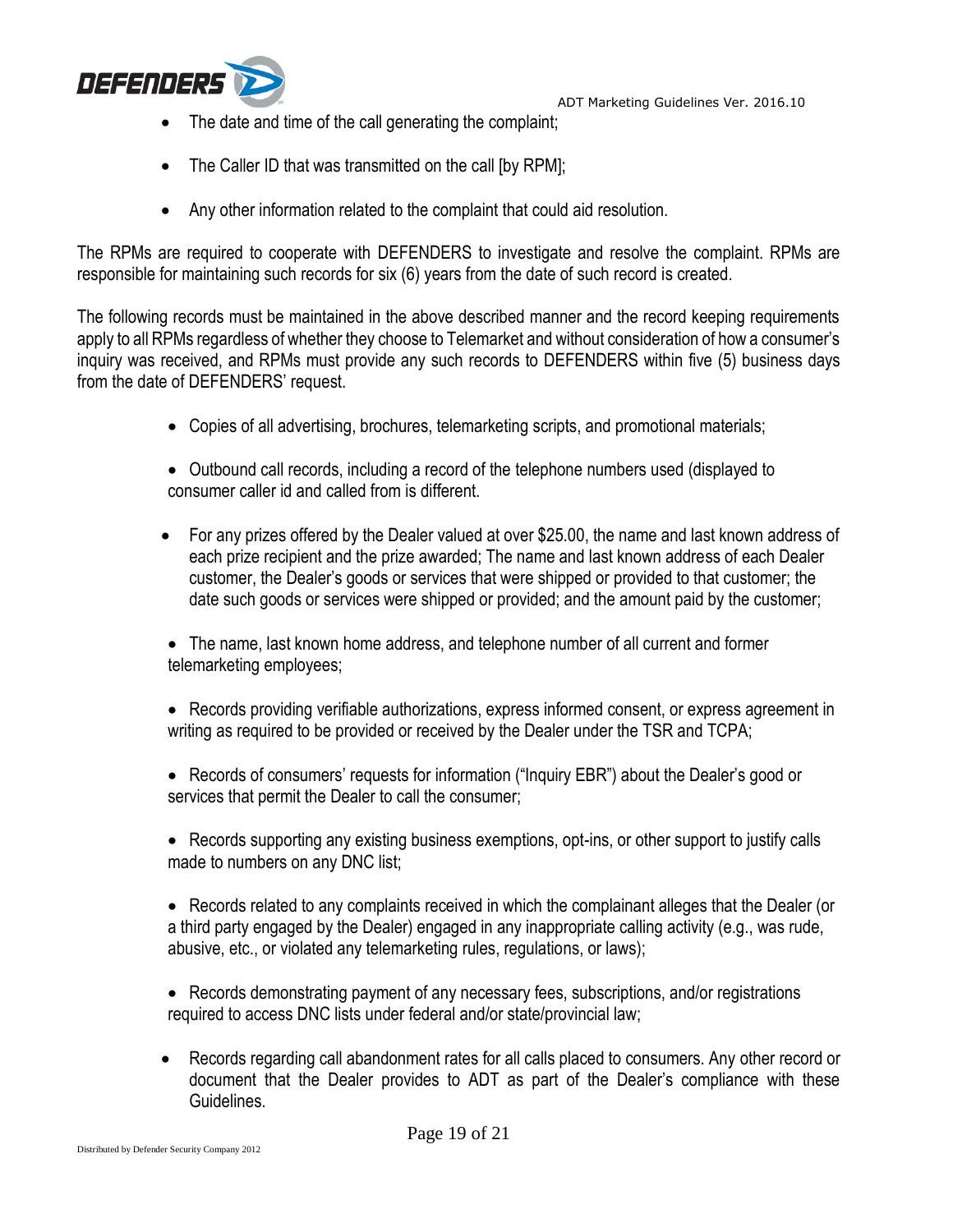

## **PRINT DIRECTORY GUIDELINES**

RPMs **may not** advertise in any print directories **without prior written approval from DEFENDERS**. Print directories include, but are not limited to:

- Yellow Pages
- Yellowbook
- CityGrid
- DEXKnows
- Whitepages

Guidelines are as follows:

- Clear identification of your company name
- Copy to convey that you are an ADT Authorized Dealer
- Full legal disclaimer and license info if any reference to "Free," or "No Cost" system is included in your advertisement
- Dealer name use for alphabetical placement (i.e., not "ADT XYZ Security")

In the event that an RPM does advertise in a print directory without approval, the RPM is required to redirect those phone numbers to DEFENDERS, and will not receive commission from resulting installations you may be subject to a penalty of a \$25,000 fine and required to transfer the phone line to ADT for any advertisement placed without prior Marketing approval

# **ADDITIONAL MEDIA CHANNELS GUIDELINES**

RPMs are not permitted to advertise Shared Mail spaces without written approval from DEFENDERS:

## **ANNUAL RENEWAL GUIDELINES**

**All RPM advertising must be recertified annually**. It is the RPMs sole responsibility to insure that all marketing pieces have a written approval acquired within the last year.

# **APPROVED LOGOS AND DISCLOSURES**

## I. Approved Logos

All ADT-branded pieces must include the Protect Your Home logo, which may not be altered in any way. The most recent version can be found on DEFENDERS' Partner Portal under Marketing's Creative Library.